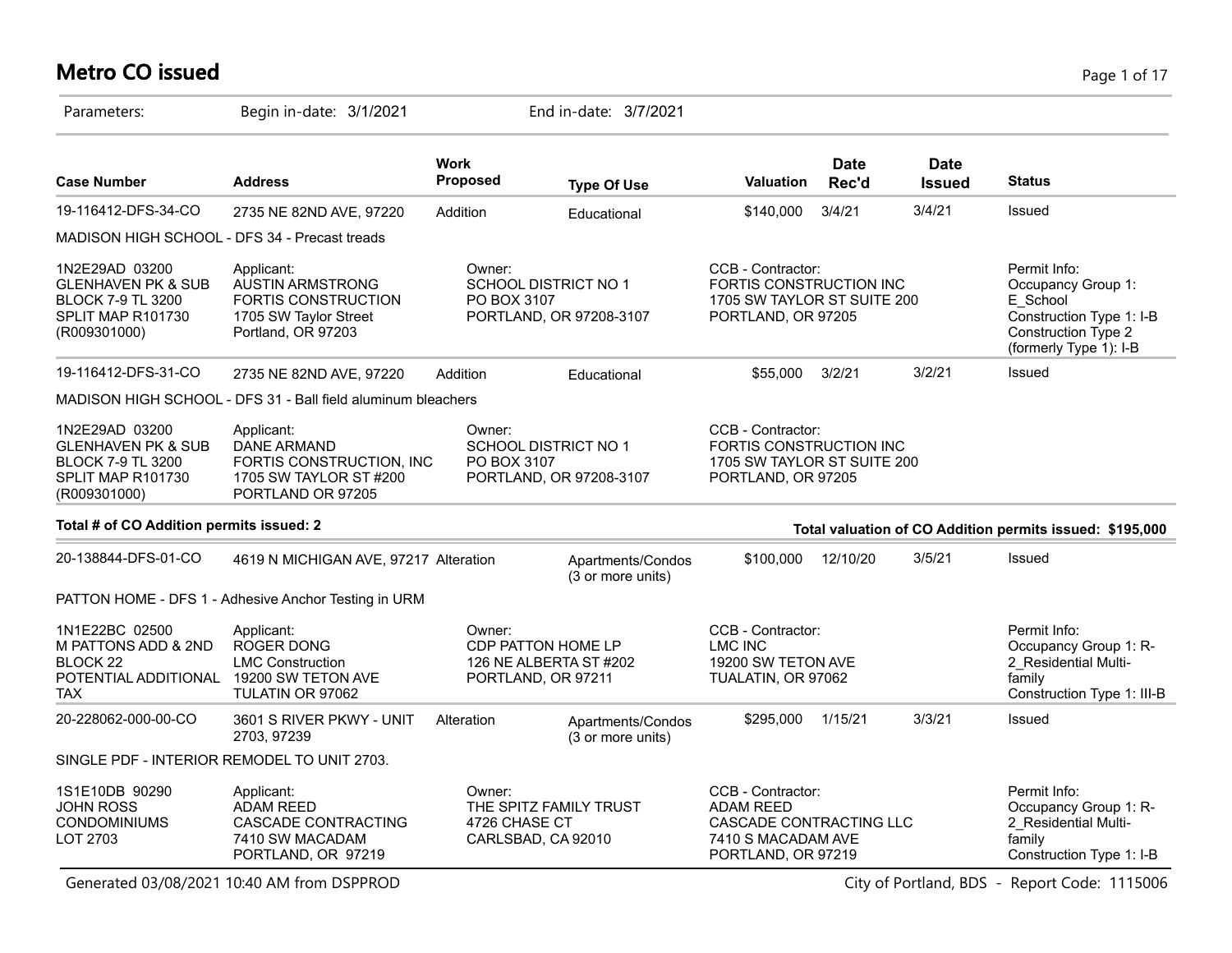#### **Metro CO issued** Page 2 of 17 Parameters: Begin in-date: 3/1/2021 End in-date: 3/7/2021 **Work Case Number Address Proposed Type Of Use Valuation Status Date Rec'd Date Issued** 20-161782-000-00-CO 411 NW FLANDERS ST - UNIT 100, 97209 Alteration Assembly \$5,000 7/9/20 3/5/21 Issued SINGLE PDF - TI FOR EXISTING TENANT; NO CHANGE OF OCCUPANCY; REPLACE (2) STOREFRONT DOORS. SEE 19-260377-LU. SEE 19-255295-CO FOR MAIN. 1N1E34CA 80015 OLD TOWN LOFTS CONDOMINIUM LOT 100 Permit Info: Occupancy Group 1: A-3\_Assembly - General Construction Type 1: II-A CCB - Contractor: maurice rahming ONEILL CONSTRUCTION GROUP INC 4444 SE 27TH AVE PORTLAND, OR 97202 Owner: PROSPER PORTLAND 121 NW 2ND AVE PORTLAND, OR 97209 Applicant: BRIAN KIMURA CLIMATE ARCHITECTURE LLC 3934 NE MLK JR BLVD SUITE 205A PORTLAND, OR 97212 20-165016-DFS-01-CO 2055 NW SAVIER ST, 97209 Alteration Assembly \$80,000 1/27/21 3/4/21 Issued Single PDF - DFS FOR EXTERIOR METAL PANELS/CLADDING 1N1E28CD 02300 COUCHS ADD BLOCK 293 TL 2300 CCB - Contractor: FORTIS CONSTRUCTION INC 1705 SW TAYLOR ST SUITE 200 PORTLAND, OR 97205 Owner: UCP 2055 NW SAVIER LLC 1215 4TH AVE #600 SEATTLE, WA 98161 Applicant: MAX KING FORTIS CONSTRUCTION 1705 SW TAYLOR STREET PORTLAND OR 19-263085-REV-01-CO 5700 SW TERWILLIGER BLVD, 97239 Alteration Assembly **60 12/11/20** 3/4/21 Issued SINGLE PDF - REVISION TO RECONFIGURE PAD VAULT FOR GREASE INTERCEPTOR (GI). A LADDER WAS ADDED TO ACCESS THE VAULT. STEEL WAS REMOVED FROM PROJECT AND VAULT LOWERED DUE TO SLOPE OF THE PIPES. BES HAS APPROVED THROUGH A VARIANCE. 1S1E16AD 03900 SECTION 16 1S 1E TL 3900 0.49 ACRES CCB - Contractor: BROCKAMP & JAEGER INC 15796 S BOARDWALK ST OREGON CITY, OR 97045-1196 Owner: CHLN INC 1900 DALROCK RD ROWLETT, TX 75088 Applicant: REBECCA KERR CIDA INC. 15895 SW 72ND AVE #200 PORTLAND OR 97224 20-208279-000-00-CO 1304 N SKIDMORE ST, 97217 Alteration Business \$65,000 3/1/21 3/2/21 Issued TI FOR FIRST TIME TENANT; CHANGE OF OCCUPANCY FROM 'M' TO 'B'; DEMO INTERIOR WALL AND ADD NEW WALLS TO CREATE LOBBY, UTILITY ROOM, AND RESTROOM 1N1E22CB 07300 Applicant: A CONDER: COB - Contractor: Permit Info: Occupancy Group 1: B\_Bank, Off., Med.Off., Pub.Bldg. Construction Type 1: I-A CCB - Contractor: 1332 SKIDMORE APARTMENTS LLC ALK CONSTRUCTION LLC 6595 SW ELM AVE BEAVERTON, OR 97005 Owner: 1741 VILLAGE CENTER CIR LAS VEGAS, NV 89134-6303 Applicant: WILLIAM MILLER 2728 N. JESSUP ST PORTLAND OR 97217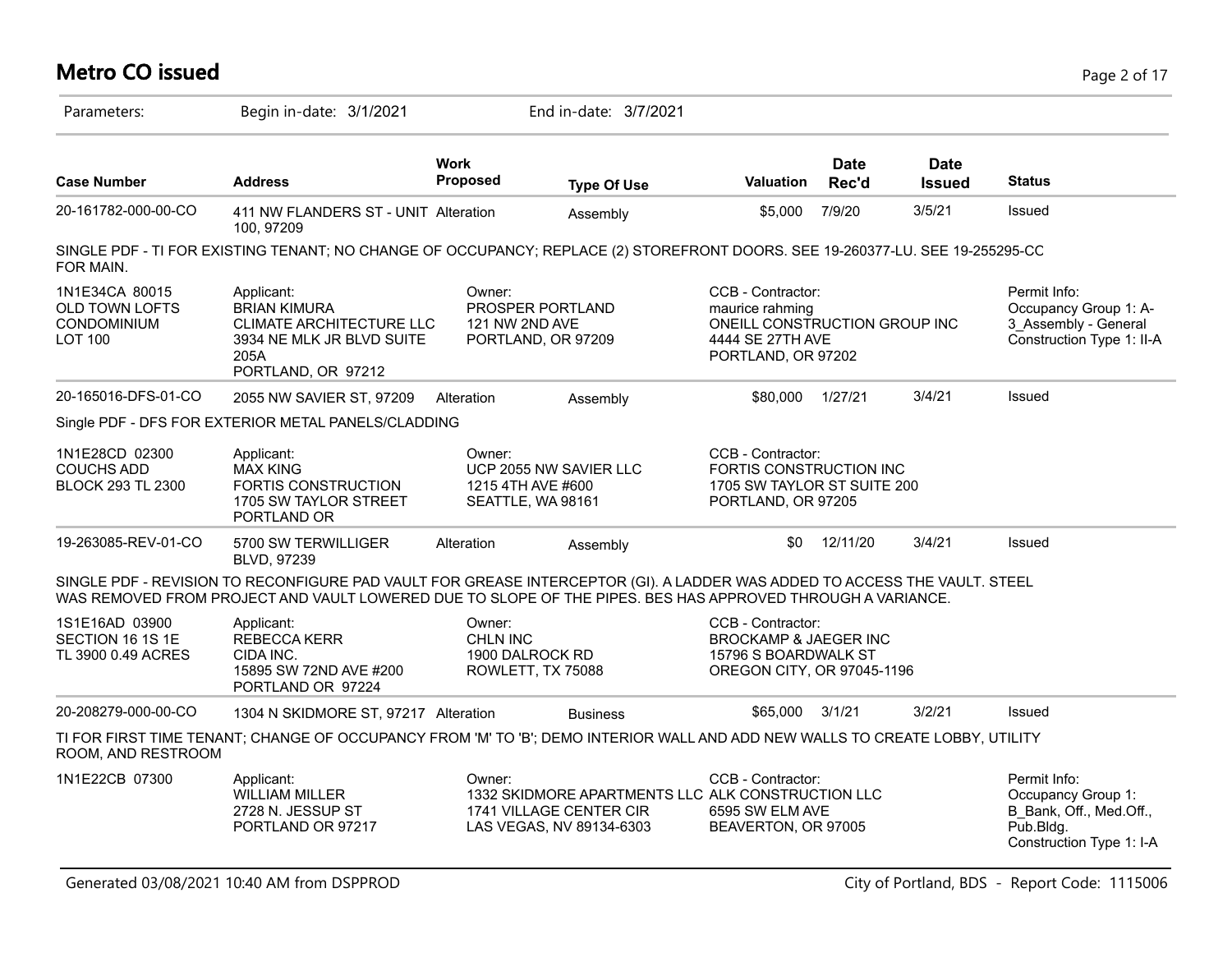# **Metro CO issued** Page 3 of 17

| Parameters:                                                                                                  | Begin in-date: 3/1/2021                                                                                                                                                                                                                            |                           | End in-date: 3/7/2021                                                                                |                                                                                                                                               |                      |                              |                                                                                                          |
|--------------------------------------------------------------------------------------------------------------|----------------------------------------------------------------------------------------------------------------------------------------------------------------------------------------------------------------------------------------------------|---------------------------|------------------------------------------------------------------------------------------------------|-----------------------------------------------------------------------------------------------------------------------------------------------|----------------------|------------------------------|----------------------------------------------------------------------------------------------------------|
| <b>Case Number</b>                                                                                           | <b>Address</b>                                                                                                                                                                                                                                     | <b>Work</b><br>Proposed   | <b>Type Of Use</b>                                                                                   | <b>Valuation</b>                                                                                                                              | <b>Date</b><br>Rec'd | <b>Date</b><br><b>Issued</b> | <b>Status</b>                                                                                            |
| 18-212027-DFS-01-CO                                                                                          | 835 SE HAWTHORNE BLVD,<br>97214                                                                                                                                                                                                                    | Alteration                | <b>Business</b>                                                                                      | \$10,000                                                                                                                                      | 2/10/21              | 3/4/21                       | Issued                                                                                                   |
| SINGLE PDF - DFS FOR STOREFRONTS                                                                             |                                                                                                                                                                                                                                                    |                           |                                                                                                      |                                                                                                                                               |                      |                              |                                                                                                          |
| 1S1E02BC 06100<br><b>HAWTHORNE PK</b><br>BLOCK 172<br>LOT 5 EXC PT IN ST<br>LOT <sub>6</sub>                 | Applicant:<br><b>RYAN PICKREL</b><br><b>FASTER PERMITS</b><br>2000 SW 1ST AVE #420<br>PORTLAND OR 97201                                                                                                                                            | Owner:                    | <b>MAK PROPERTIES LLC</b><br>835 SE HAWTHORNE BLVD<br>PORTLAND, OR 97214                             | CCB - Contractor:<br><b>DON SNAIR</b><br>D & B COMPANY<br>1001 SE WATER AVE #261<br>PORTLAND, OR 97214                                        |                      |                              |                                                                                                          |
| 19-253286-REV-01-CO                                                                                          | 1150 NW 17TH AVE, 97209                                                                                                                                                                                                                            | Alteration                | <b>Business</b>                                                                                      | \$20,000                                                                                                                                      | 11/11/20             | 3/3/21                       | Issued                                                                                                   |
| VIA FUTURE MT PERMIT.                                                                                        | SINGLE PDF - VALUE ADDED REVISION TO REVISE FRAMING ABOVE BATHROOMS AND AT ROOF TOP LEVEL TO ALLOW FOR INSTALLATION OF<br>MECHANICAL FURNACE/FAN COIL UNITS AND CONDENSING UNITS. UNITS TO BE INSTALLED AT THIS TIME BUT WILL BE CONNECTED FOR USE |                           |                                                                                                      |                                                                                                                                               |                      |                              |                                                                                                          |
| 1N1E33AB 00700<br><b>COUCHS ADD</b><br>BLOCK 206<br>N 44.83' OF LOT 7                                        | Applicant:<br>MIKE COYLE<br><b>FASTER PERMITS</b><br>2000 SW 1ST AVE, STE 420<br>PORTLAND, OR 97201                                                                                                                                                | Owner:<br><b>LLC</b>      | NORTHRUP STREET PROPERTIES WHITE DOG CONSTRUCTION INC<br>1116 NW 17TH AVE<br>PORTLAND, OR 97209-2403 | CCB - Contractor:<br>1225 NE RUSSET ST<br>PORTLAND, OR 97211                                                                                  |                      |                              |                                                                                                          |
| 19-252870-REV-02-CO                                                                                          | 710 NE HOLLADAY ST, 97232 Alteration                                                                                                                                                                                                               |                           | <b>Business</b>                                                                                      | \$20,300 2/8/21                                                                                                                               |                      | 3/4/21                       | Issued                                                                                                   |
|                                                                                                              | SINGLE PDF - VALUE ADDED REVISION TO CHANGE FINAL GRADING OF EAST COURTYARD, SHIFT LOCATION OF TRENCH DRAINS, AND RE-<br>ROUTE STORM PIPE TO EAST CATCH BASIN ON PROPERTY.                                                                         |                           |                                                                                                      |                                                                                                                                               |                      |                              |                                                                                                          |
| 1N1E35BC 00200<br><b>HOLLADAYS ADD</b><br>BLOCK 91&102 TL 200<br>DEFERRED ADDITIONAL<br><b>TAX LIABILITY</b> | Applicant:<br>DUSTIN WHITE<br><b>GBD ARCHITECTS</b><br>1120 NW COUCH ST, SUITE 300<br>PORTLAND OR 97209                                                                                                                                            | Owner:                    | AAT LLOYD DISTRICT LLC<br>11455 EL CAMINO REAL #200<br>SAN DIEGO, CA 92130-2047                      | CCB - Contractor:<br><b>SWINERTON BUILDERS INC</b><br>2001 CLAYTON ROAD 7TH FLOOR LEGAL<br>CONCORD, CA 94520                                  |                      |                              |                                                                                                          |
| 20-209764-000-00-CO                                                                                          | 135 SW ASH ST, 97204                                                                                                                                                                                                                               | Alteration                | <b>Business</b>                                                                                      | \$98,000                                                                                                                                      | 11/9/20              | 3/3/21                       | Under Inspection                                                                                         |
| 6TH. DESK ALTERATION ONLY ON 1ST FLOOR.                                                                      | SINGLE PDF: ADD NEW RECEPTION DESKS, DOORS AND WALL FOR SECURITY AROUND RECEPTION LOBBY AREA ON FLOORS 3RD,4TH,5TH AND                                                                                                                             |                           |                                                                                                      |                                                                                                                                               |                      |                              |                                                                                                          |
| 1N1E34DC 01200                                                                                               | Applicant:<br><b>AMY PROVOST</b><br><b>MERRYMAN BARNES</b><br><b>ARCHITECTS</b><br>4713 N ALBINA AVE, SUITE 403<br>PORTLAND, OR 97217                                                                                                              | Owner:<br><b>PORTLAND</b> | <b>HOUSING AUTHORITY OF</b><br>135 SW ASH ST #500<br>PORTLAND, OR 97204-3540                         | CCB - Contractor:<br><b>ISRAEL RODRIGUEZ</b><br>FULCRUM CONSTRUCTION AND<br><b>BUILDING SERVICES LLC</b><br>PO BOX 706<br>BEAVERTON, OR 97075 |                      |                              | Permit Info:<br>Occupancy Group 1:<br>B Bank, Off., Med.Off.,<br>Pub.Bldg.<br>Construction Type 1: III-B |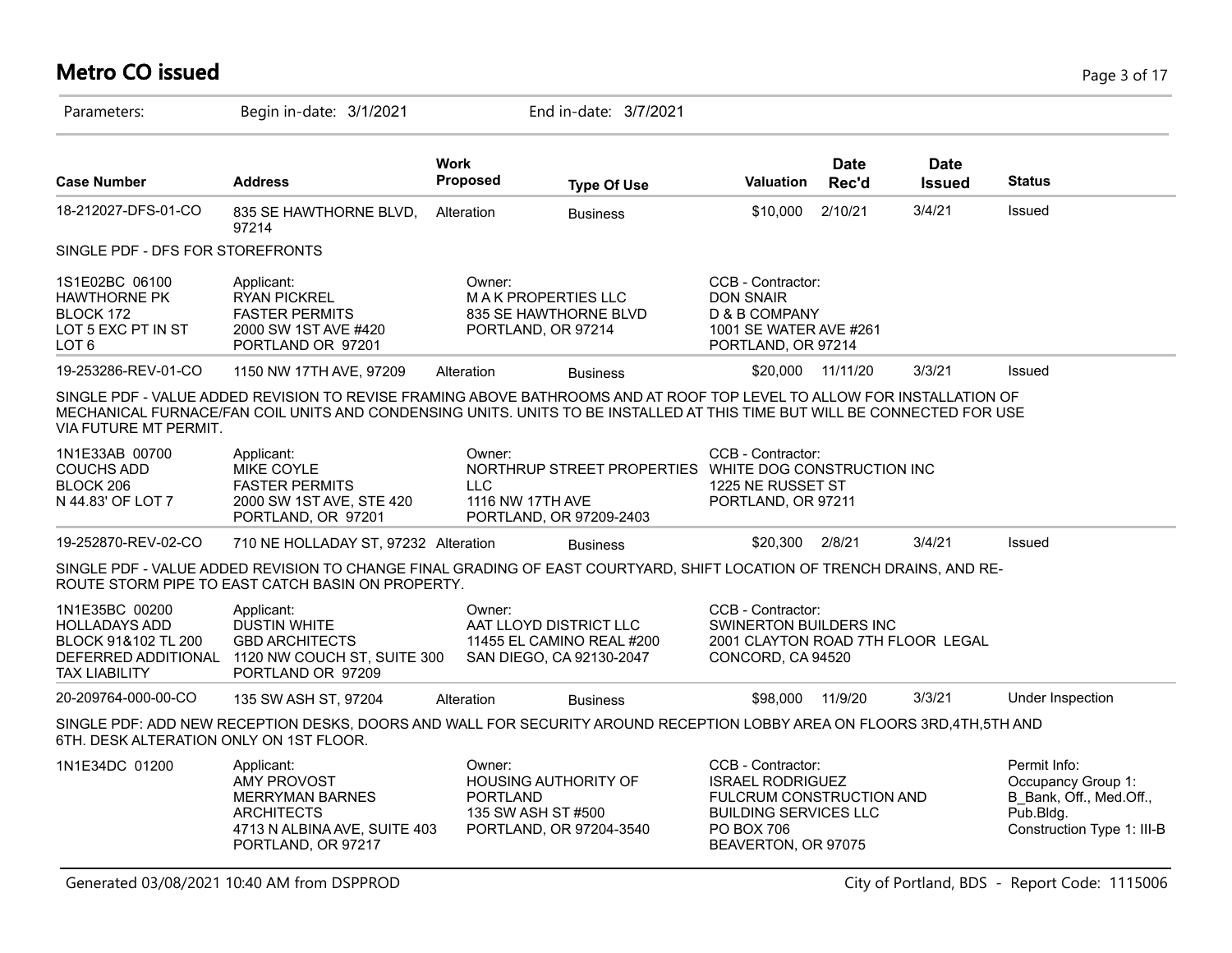#### **Metro CO issued** Page 4 of 17

| Parameters:                                                                                              | Begin in-date: 3/1/2021                                                                                                                                   |                                             | End in-date: 3/7/2021                       |                                                                                                     |                      |                              |                                                                                                                  |
|----------------------------------------------------------------------------------------------------------|-----------------------------------------------------------------------------------------------------------------------------------------------------------|---------------------------------------------|---------------------------------------------|-----------------------------------------------------------------------------------------------------|----------------------|------------------------------|------------------------------------------------------------------------------------------------------------------|
| <b>Case Number</b>                                                                                       | <b>Address</b>                                                                                                                                            | <b>Work</b><br><b>Proposed</b>              | <b>Type Of Use</b>                          | <b>Valuation</b>                                                                                    | <b>Date</b><br>Rec'd | <b>Date</b><br><b>Issued</b> | <b>Status</b>                                                                                                    |
| 20-144267-REV-01-CO                                                                                      | 5859 SE 92ND AVE, 97266                                                                                                                                   | Alteration                                  | <b>Business</b>                             | \$0                                                                                                 | 2/2/21               | 3/2/21                       | Issued                                                                                                           |
| Review with 20-149134-REV-01-MT                                                                          | SINGLE PDF - REVISION TO FLIP TOILET AND SINK LOCATIONS IN BOTH RESTROOMS AND MAKE MINOR SHIFTS TO WALL AND DOOR LAYOUT.                                  |                                             |                                             |                                                                                                     |                      |                              |                                                                                                                  |
| 1S2E16CA 09200<br><b>CARLYLE ADD</b><br><b>LOT G&amp;F TL 9200</b><br>POTENTIAL ADDITIONAL<br><b>TAX</b> | Applicant:<br>ELISE HENDRICKSON<br>PROSPER PORTLAND<br>220 NW 2ND AVE #200<br>PORTLAND OR 97209                                                           | Owner:<br>9101 FOSTER LLC<br>222 NW 5TH AVE | PORTLAND, OR 97209                          | CCB - Contractor:<br><b>BREMIK CONSTRUCTION INC</b><br>1026 SE STARK STREET<br>PORTLAND, OR 97214   |                      |                              | Permit Info:<br>Occupancy Group 1:<br>M_Store, Service Station<br>Construction Type 1: I-A                       |
| 20-225970-000-00-CO                                                                                      | 5001 N LAGOON AVE, 97217 Alteration                                                                                                                       |                                             | <b>Business</b>                             | \$70.000                                                                                            | 12/22/20             | 3/5/21                       | Issued                                                                                                           |
| TO WAREHOUSE.                                                                                            | SINGLE PDF - SHELL, PARTIAL CHANGE OF OCCUPANCY FROM B TO F. INTERIOR DEMOLITION OF PARTITION WALLS TO CHANGE OFFICE SPACE                                |                                             |                                             |                                                                                                     |                      |                              |                                                                                                                  |
| 1N1E20A 00700<br>SECTION 20 1N 1E<br>TL 700 2.67 ACRES                                                   | Applicant:<br>MICHELLE SCHULZ<br><b>GBD ARCHITECTS INC</b><br>1120 NW COUCH STREET, SUITE LAKE OSWEGO, OR 97034<br>300<br>PORTLAND OR 97209<br><b>USA</b> | Owner:<br>ESTEY, JOHN R TR                  | 13363 GOODALL RD                            | CCB - Contractor:<br>MILLENNIUM BUILDING SERVICES INC<br>5909 N CUTTER CIRCLE<br>PORTLAND, OR 97217 |                      |                              | Permit Info:<br>Occupancy Group 1: F-<br>1 Industrial Plant -<br>Factory, Mod.Hazard<br>Construction Type 1: V-B |
| 20-134204-REV-05-CO                                                                                      | 7150 NE AIRPORT WAY,<br>97218                                                                                                                             | Alteration                                  | <b>Business</b>                             | \$0                                                                                                 | 3/3/21               | 3/3/21                       | Issued                                                                                                           |
|                                                                                                          | PDX - PACR - RCC - REV-05 to DFS-09 - Additional curb information, calculations, and details for HVAC seismic restraints                                  |                                             |                                             |                                                                                                     |                      |                              |                                                                                                                  |
| 1N2E08<br>00300                                                                                          | Applicant:<br><b>AUSTIN CHEADLE</b><br><b>FASTER PERMITS</b><br>2000 SW 1ST AVE SUITE 420<br>PORTLAND, OR 97201                                           | Owner:<br>PO BOX 3529                       | PORT OF PORTLAND<br>PORTLAND, OR 97208-3529 | CCB - Contractor:<br>JE DUNN CONSTRUCTION COMPANY<br>1001 LOCUST<br>KANSAS CITY, MO 64106           |                      |                              |                                                                                                                  |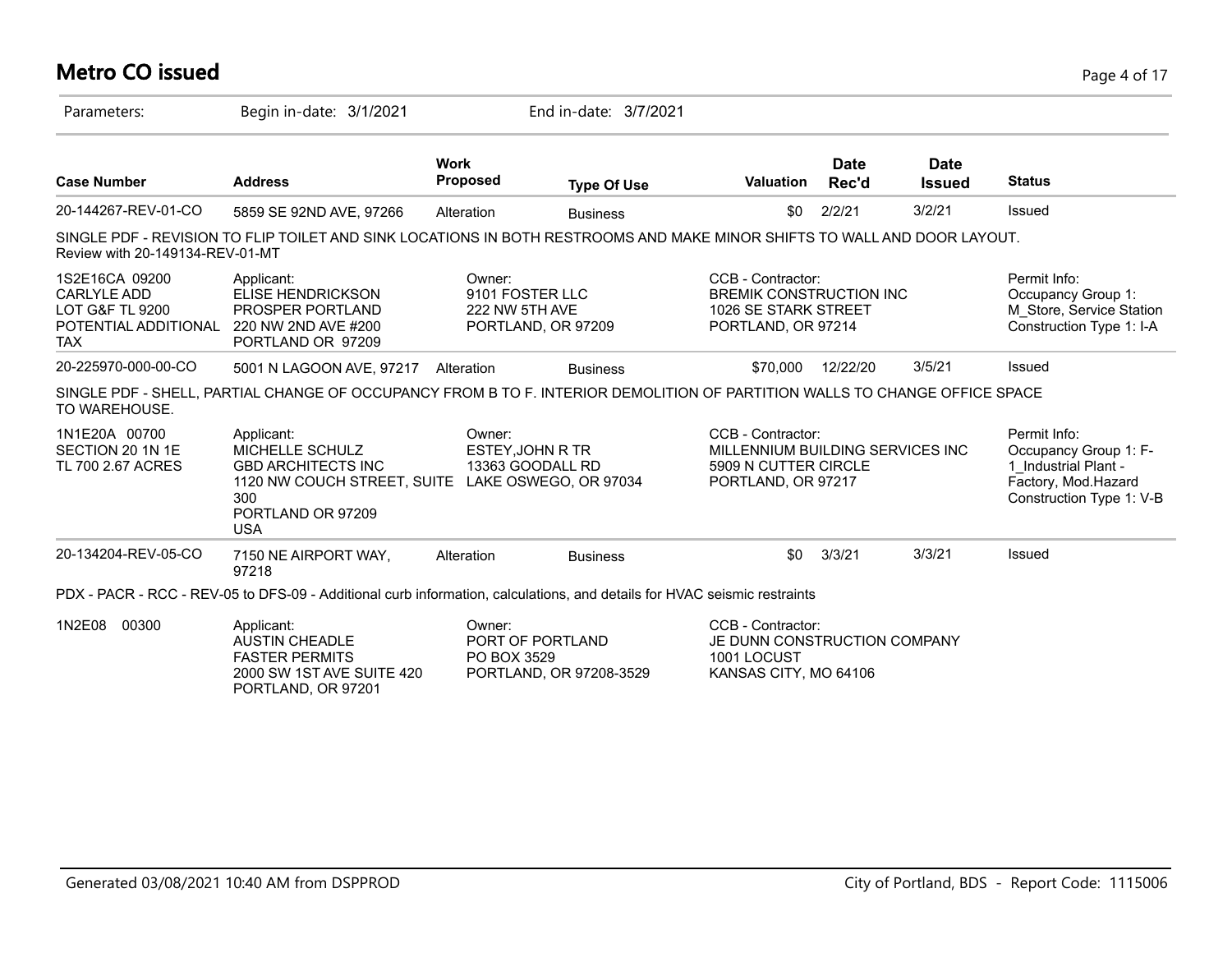# **Metro CO issued** Page 5 of 17

| Parameters:                                                                                                                        | Begin in-date: 3/1/2021                                                                                                                                                                                      |                                           | End in-date: 3/7/2021                                                     |                                                                                                           |                      |                              |                                                                                                                                                                          |
|------------------------------------------------------------------------------------------------------------------------------------|--------------------------------------------------------------------------------------------------------------------------------------------------------------------------------------------------------------|-------------------------------------------|---------------------------------------------------------------------------|-----------------------------------------------------------------------------------------------------------|----------------------|------------------------------|--------------------------------------------------------------------------------------------------------------------------------------------------------------------------|
| <b>Case Number</b>                                                                                                                 | <b>Address</b>                                                                                                                                                                                               | <b>Work</b><br><b>Proposed</b>            | <b>Type Of Use</b>                                                        | <b>Valuation</b>                                                                                          | <b>Date</b><br>Rec'd | <b>Date</b><br><b>Issued</b> | <b>Status</b>                                                                                                                                                            |
| 20-149292-000-00-CO                                                                                                                | 5604 NE COLUMBIA BLVD,<br>97218                                                                                                                                                                              | Alteration                                | Factory/Industrial                                                        | \$46,153                                                                                                  | 6/2/20               | 3/1/21                       | Issued                                                                                                                                                                   |
|                                                                                                                                    | Single PDF - TI AND CHANGE OF USE, PART CHANGE OF OCCUPANCY, FOR NEW CANNABIS PROCESSING TENANT, NEW INTERIOR WALLS TO<br>CREATE OFFICE, WAITING ROOM. (2) CARGO CONTAINERS INSIDE TENANT SPACE FOR STORAGE. |                                           |                                                                           |                                                                                                           |                      |                              |                                                                                                                                                                          |
| 1N2E18DB 00300                                                                                                                     | Applicant:<br><b>JOHN CARHART</b><br>LOCKWOOD CARHART<br><b>ARCHITECTURE</b><br>1017 SW Morrison Suite 409<br>PORTLAND OR 97205                                                                              | Owner:<br>13932 NE MILTON ST              | <b>GOEKJIAN PROPERTIES LLC</b><br>PORTLAND, OR 97230-2975                 | CCB - Contractor:<br><b>RIGHT ANGLE CONTRACTING LLC</b><br>3008 SW OVERLOOK STREET<br>PENDLETON, OR 97801 |                      |                              | Permit Info:<br>Occupancy Group 1: F-<br>1 Industrial Plant -<br>Factory, Mod.Hazard<br>Construction Type 1: V-B<br><b>Construction Type 2</b><br>(formerly Type 1): V-B |
| 20-171291-REV-01-CO                                                                                                                | 111 NE 28TH AVE, 97232                                                                                                                                                                                       | Alteration                                | Factory/Industrial                                                        | \$0                                                                                                       | 2/17/21              | 3/5/21                       | Issued                                                                                                                                                                   |
|                                                                                                                                    | SINGLE PDF - REVISION TO SUPPLY SUPPLEMENTAL STRUCTURAL INFORMATION FOR EQUIPMENT TIEDOWNS PER INSPECTIONS.                                                                                                  |                                           |                                                                           |                                                                                                           |                      |                              |                                                                                                                                                                          |
| 1N1E36CB 06300<br>SECTION 36 1N 1E<br>TL 6300 2.50 ACRES<br><b>LAND &amp; IMPS SEE</b><br>R646120 (R941360353)<br>FOR MACH & EQUIP | Applicant:<br><b>ZAC HORTON</b><br><b>FASTER PERMITS</b><br>2000 SW 1ST AVE SUITE 420<br>PORTLAND, OR 97201                                                                                                  | Owner:<br>THE COCA-COLA CO<br>PO BOX 1734 | ATLANTA, GA 30301-1734                                                    |                                                                                                           |                      |                              |                                                                                                                                                                          |
| 19-267992-DFS-05-CO                                                                                                                | 210 SE MADISON ST, 97214                                                                                                                                                                                     | Alteration                                | Factory/Industrial                                                        | \$500                                                                                                     | 2/4/21               | 3/1/21                       | Issued                                                                                                                                                                   |
|                                                                                                                                    | SINGLE PDF - DFS FOR ANCHORAGE OF PLUMBING PIPING.                                                                                                                                                           |                                           |                                                                           |                                                                                                           |                      |                              |                                                                                                                                                                          |
| 1S1E03AD 06200<br><b>EAST PORTLAND</b><br>BLOCK 52<br>$LOT 1-3$<br>LOT 4 EXC PT IN ST, LOT PORTLAND, OR 97202<br>7&8               | Applicant:<br><b>MELINA VACA</b><br>AMERICAN HEATING<br>5035 SE 24TH AVE                                                                                                                                     | Owner:                                    | 210 SE MADISON OZ LLC<br>210 SE MADISON ST #19<br>PORTLAND, OR 97214-4192 | CCB - Contractor:<br>AMERICAN HEATING INC<br>5035 SE 24TH AVENUE<br>PORTLAND, OR 97202-4765               |                      |                              |                                                                                                                                                                          |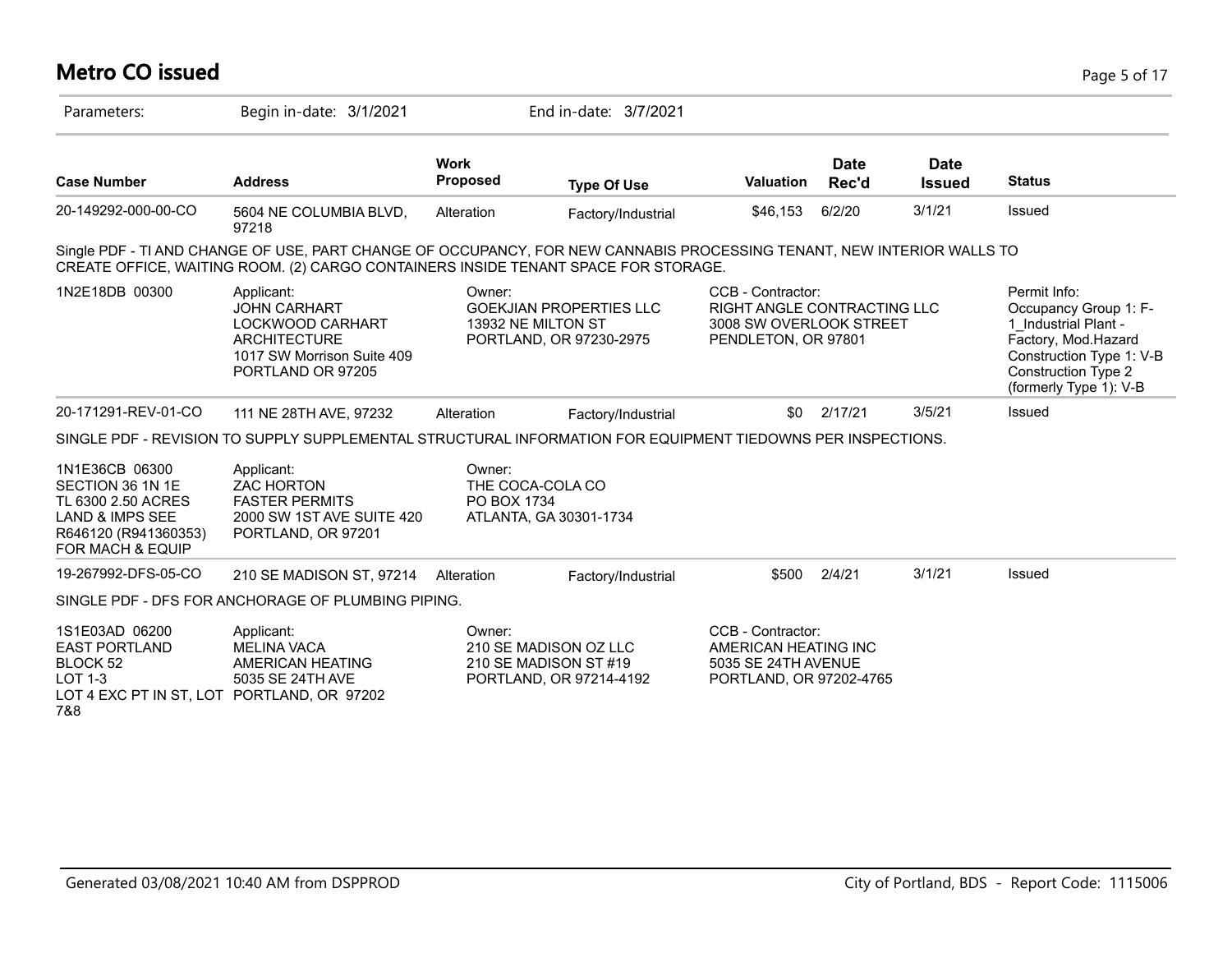# **Metro CO issued** Page 6 of 17

| Parameters:                                                                             | Begin in-date: 3/1/2021                                                                                                                                                                                                       |                                | End in-date: 3/7/2021                                                |                                                                                                            |                      |                              |                                                                                                                                                   |
|-----------------------------------------------------------------------------------------|-------------------------------------------------------------------------------------------------------------------------------------------------------------------------------------------------------------------------------|--------------------------------|----------------------------------------------------------------------|------------------------------------------------------------------------------------------------------------|----------------------|------------------------------|---------------------------------------------------------------------------------------------------------------------------------------------------|
| <b>Case Number</b>                                                                      | <b>Address</b>                                                                                                                                                                                                                | <b>Work</b><br><b>Proposed</b> | <b>Type Of Use</b>                                                   | <b>Valuation</b>                                                                                           | <b>Date</b><br>Rec'd | <b>Date</b><br><b>Issued</b> | <b>Status</b>                                                                                                                                     |
| 19-267072-DFS-17-CO                                                                     | 7000 NE AIRPORT WAY,<br>97218                                                                                                                                                                                                 | Alteration                     | Institutional                                                        | \$4,000                                                                                                    | 2/11/21              | 3/2/21                       | Issued                                                                                                                                            |
|                                                                                         | T CORE - Package "A" - DFS-17 - Seismic attachment of mechanical equipment (VAC-T-102)                                                                                                                                        |                                |                                                                      |                                                                                                            |                      |                              |                                                                                                                                                   |
| 1N2E08B 00400<br>SECTION 08 1N 2E<br>TL 400 7.39 ACRES<br>SEE SUB ACCOUNT<br>R705697 (R | Applicant:<br><b>MIKE COYLE</b><br><b>FASTER PERMITS</b><br>2000 SW 1ST AVE, STE 420<br>PORTLAND, OR 97201                                                                                                                    | Owner:<br>PO BOX 3529          | PORT OF PORTLAND<br>PORTLAND, OR 97208-3529                          | CCB - Contractor:<br>HOFFMAN SKANSKA LLC<br>389 INTERPACE PARKWAY 5TH FLOOR<br>PARSIPPANY, NJ 07054        |                      |                              | Permit Info:<br>Occupancy Group 1: A-<br>3 Assembly - General<br>Construction Type 1: I-A<br><b>Construction Type 2</b><br>(formerly Type 1): I-A |
| 20-147119-REV-01-CO                                                                     | 5001 N COLUMBIA BLVD,<br>97203                                                                                                                                                                                                | Alteration                     | Institutional                                                        | \$2,430,000                                                                                                | 3/4/21               | 3/4/21                       | Issued                                                                                                                                            |
|                                                                                         | REV 01 - REV to EXC-01 - Revisions to include addition of concrete equipment pads for temporary odor control and centrifuge systems. Separate building<br>permits required for temporary odor control and centrifuge systems. |                                |                                                                      |                                                                                                            |                      |                              |                                                                                                                                                   |
| 1N1E05C 00800                                                                           | Applicant:<br><b>JULIETTA RANDLES</b><br><b>BUREAU OF ENVIRONMENTAL</b><br><b>SERVICES</b><br>5001 N COLUMBIA BLVD<br>PORTLAND OR 97203                                                                                       | Owner:                         | PORTLAND CITY OF<br>1120 SW 5TH AVE #1000<br>PORTLAND, OR 97204-1912 | CCB - Contractor:<br>KIEWIT INFRASTRUCTURE WEST CO<br>1550 MIKE FAHEY ST<br><b>OMAHA, NE 68102</b>         |                      |                              |                                                                                                                                                   |
| 19-140299-DFS-11-CO                                                                     | 7000 NE AIRPORT WAY,<br>97218                                                                                                                                                                                                 | Alteration                     | Institutional                                                        | \$950,000                                                                                                  | 2/23/21              | 3/1/21                       | Issued                                                                                                                                            |
|                                                                                         | PDX AIRPORT - CONCOURSE B - DFS 11 - Seismic bracing ductwork, roof top and suspended HVAC units                                                                                                                              |                                |                                                                      |                                                                                                            |                      |                              |                                                                                                                                                   |
| 1N2E08B 00400<br>SECTION 08 1N 2E<br>TL 400 7.39 ACRES<br>SEE SUB ACCOUNT<br>R705697 (R | Applicant:<br>Mike Coyle<br><b>Faster Permits</b><br>2000 SW 1st Avenue, Suite 420<br>Portland, OR 97201                                                                                                                      | Owner:<br>PO BOX 3529          | PORT OF PORTLAND<br>PORTLAND, OR 97208-3529                          | CCB - Contractor:<br><b>HOFFMAN SKANSKA LLC</b><br>389 INTERPACE PARKWAY 5TH FLOOR<br>PARSIPPANY, NJ 07054 |                      |                              |                                                                                                                                                   |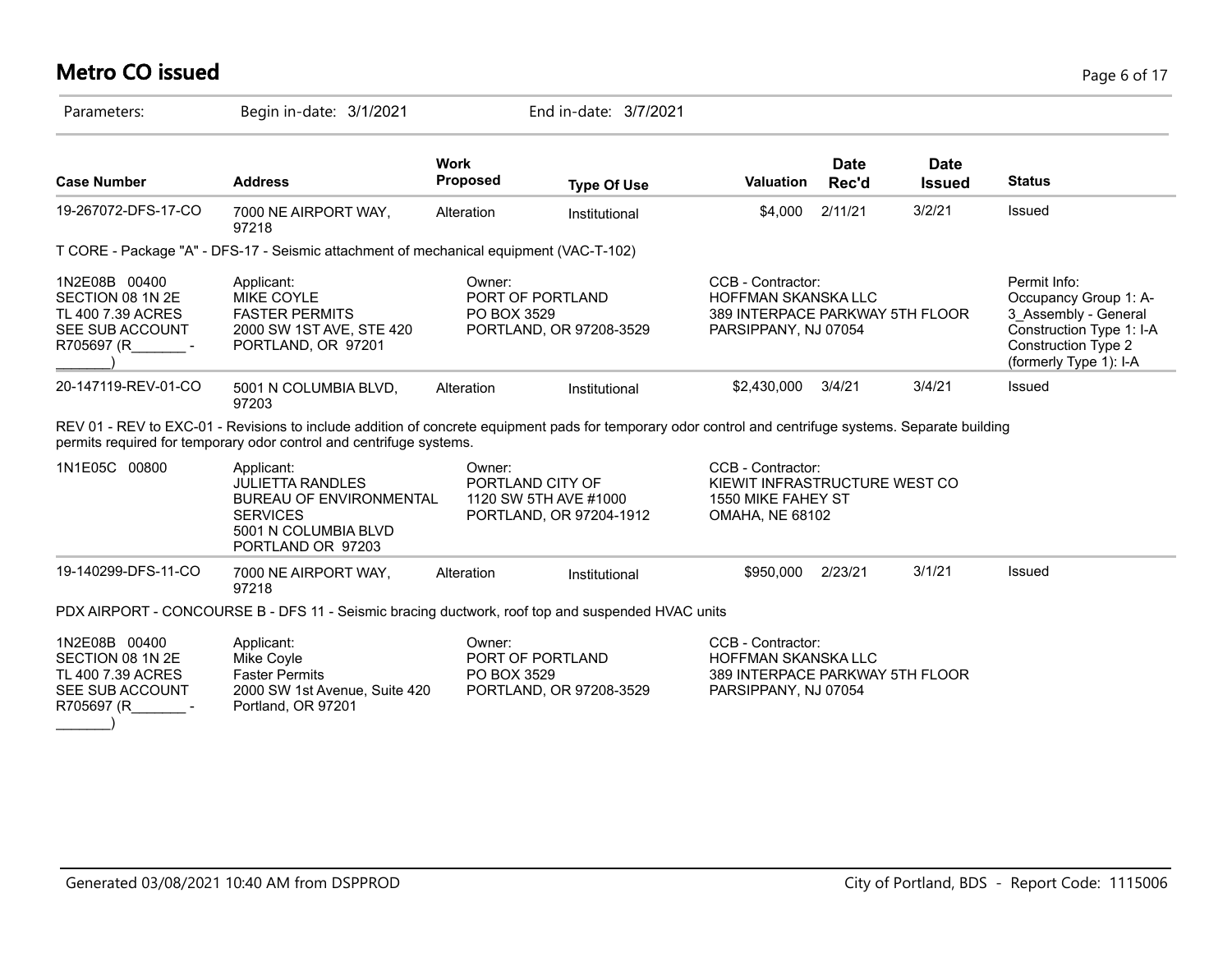# **Metro CO issued** Page 7 of 17

| Parameters:                                                                             | Begin in-date: 3/1/2021                                                                                                                              |                                                    | End in-date: 3/7/2021    |                                                                                                     |                      |                       |                                                                                                                                                        |
|-----------------------------------------------------------------------------------------|------------------------------------------------------------------------------------------------------------------------------------------------------|----------------------------------------------------|--------------------------|-----------------------------------------------------------------------------------------------------|----------------------|-----------------------|--------------------------------------------------------------------------------------------------------------------------------------------------------|
| <b>Case Number</b>                                                                      | <b>Address</b>                                                                                                                                       | <b>Work</b><br><b>Proposed</b>                     | <b>Type Of Use</b>       | <b>Valuation</b>                                                                                    | <b>Date</b><br>Rec'd | Date<br><b>Issued</b> | <b>Status</b>                                                                                                                                          |
| 19-140299-DFS-12-CO                                                                     | 7000 NE AIRPORT WAY,<br>97218                                                                                                                        | Alteration                                         | Institutional            | \$250,000                                                                                           | 2/23/21              | 3/4/21                | Issued                                                                                                                                                 |
|                                                                                         | PDX AIRPORT - CONCOURSE B - DFS 12 - Structural glass railings and glass walls                                                                       |                                                    |                          |                                                                                                     |                      |                       |                                                                                                                                                        |
| 1N2E08B 00400<br>SECTION 08 1N 2E<br>TL 400 7.39 ACRES<br>SEE SUB ACCOUNT<br>R705697 (R | Applicant:<br>Mike Coyle<br><b>Faster Permits</b><br>2000 SW 1st Avenue, Suite 420<br>Portland, OR 97201                                             | Owner:<br>PORT OF PORTLAND<br>PO BOX 3529          | PORTLAND, OR 97208-3529  | CCB - Contractor:<br>HOFFMAN SKANSKA LLC<br>389 INTERPACE PARKWAY 5TH FLOOR<br>PARSIPPANY, NJ 07054 |                      |                       |                                                                                                                                                        |
| 20-153424-000-00-CO                                                                     | 1441 N PIER 99 ST, 97217                                                                                                                             | Alteration                                         | Mercantile               | \$75,000                                                                                            | 6/12/20              | 3/4/21                | Issued                                                                                                                                                 |
|                                                                                         | Single PDF - REMOVE WALKWAY AND INSTALL ROOF SUPPORTS.**RESPONSE TO 19-229413-DB**                                                                   |                                                    |                          |                                                                                                     |                      |                       |                                                                                                                                                        |
| 2N1E34C 02000                                                                           | Applicant:<br><b>NATHAN ARNOLD</b><br><b>FASTER PERMITS</b><br>2000 SW 1ST AVE, SUITE 420<br>PORTLAND OR 97201                                       | Owner:<br>PIER 99 LLC<br>8320 NE HWY 99            | VANCOUVER, WA 98665-8819 | CCB - Contractor:<br>FOLDEN CONSTRUCTION INC<br>11026 NE ST JOHNS RD<br>VANCOUVER, WA 98686-4651    |                      |                       | Permit Info:<br>Occupancy Group 1:<br>M_Store, Service Station<br>Construction Type 1: V-B                                                             |
| 20-216464-000-00-CO                                                                     | 4722 SE HAWTHORNE BLVD, Alteration<br>97215                                                                                                          |                                                    | Mercantile               | \$20,000                                                                                            | 11/20/20             | 3/1/21                | Issued                                                                                                                                                 |
| REQUIRED PRIOR TO OCCUPANCY.                                                            | SINGLE PDF - CHANGE OF OCCUPANCY, PERMIT INTERIOR WALL WORK DONE WITHOUT PERMIT, SHELL ONLY. SEPARATE TI PERMITS                                     |                                                    |                          |                                                                                                     |                      |                       |                                                                                                                                                        |
| 1S2E06CA 17900                                                                          | Applicant:<br><b>ARMIN QUILICI</b><br><b>QUILICI ARCHITECTURE &amp;</b><br><b>DESIGN INC</b><br>210 SW MORRISON ST SUITE<br>600<br>PORTLAND OR 97204 | Owner:<br><b>MICRO INC</b><br>6017 SE LAFAYETTE ST | PORTLAND, OR 97206-2851  |                                                                                                     |                      |                       | Permit Info:<br>Occupancy Group 1:<br>M Store, Service Station<br>Construction Type 1: III-B<br><b>Construction Type 2</b><br>(formerly Type 1): III-B |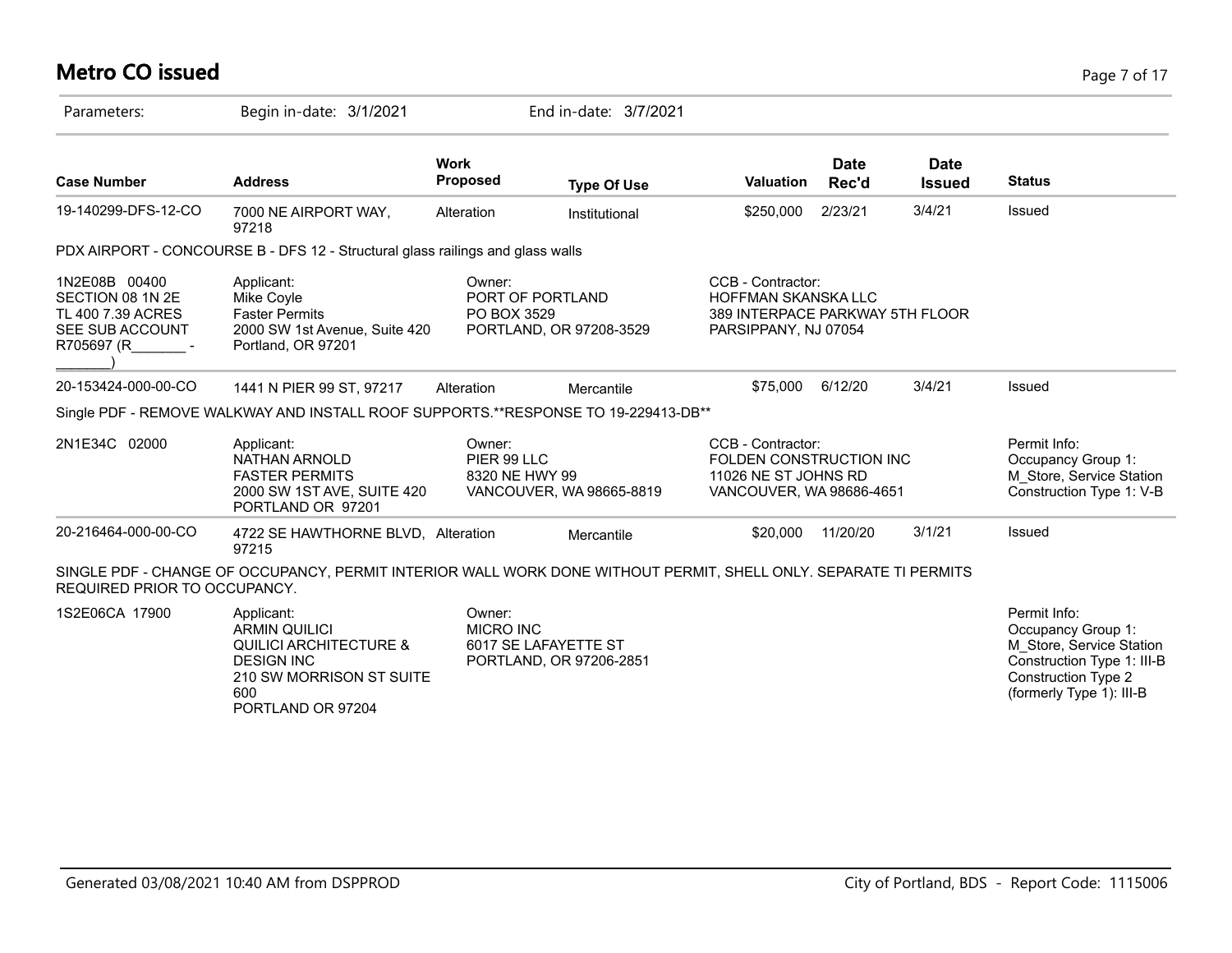# **Metro CO issued** Page 8 of 17

| Parameters:                                                                                                                                                                                | Begin in-date: 3/1/2021                                                                                                                                                                                                                                                                                                                                                     |                              | End in-date: 3/7/2021                                                                                     |                                                                                                                    |                      |                              |                                                                                                                                                                     |
|--------------------------------------------------------------------------------------------------------------------------------------------------------------------------------------------|-----------------------------------------------------------------------------------------------------------------------------------------------------------------------------------------------------------------------------------------------------------------------------------------------------------------------------------------------------------------------------|------------------------------|-----------------------------------------------------------------------------------------------------------|--------------------------------------------------------------------------------------------------------------------|----------------------|------------------------------|---------------------------------------------------------------------------------------------------------------------------------------------------------------------|
| <b>Case Number</b>                                                                                                                                                                         | <b>Address</b>                                                                                                                                                                                                                                                                                                                                                              | <b>Work</b><br>Proposed      | <b>Type Of Use</b>                                                                                        | Valuation                                                                                                          | <b>Date</b><br>Rec'd | <b>Date</b><br><b>Issued</b> | <b>Status</b>                                                                                                                                                       |
| 20-221207-000-00-CO                                                                                                                                                                        | 6308 N MARINE DR, 97203                                                                                                                                                                                                                                                                                                                                                     | Alteration                   | Storage                                                                                                   | \$34,500                                                                                                           | 12/14/20             | 3/4/21                       | Issued                                                                                                                                                              |
|                                                                                                                                                                                            | SINGLE PDF - TI FOR NEW TENANT - NO CHANGE OF OCCUPANCY - ADD HIGH PILED STORAGE TO WAREHOUSE. (THIS IS NOT A RACKING<br>PERMIT) ADD ADDITIONAL LAVATORIES TO RESTROOMS.                                                                                                                                                                                                    |                              |                                                                                                           |                                                                                                                    |                      |                              |                                                                                                                                                                     |
| 2N1E30C 01300<br>RIVERGATE INDUSTRIAL TAMRA LINDSTROM<br><b>DIS</b><br>BLOCK 26<br>LOT 5 EXC PT IN ST<br><b>LAND &amp; IMPS SEE</b><br>R657897 (R708887881)<br><b>FOR MACH &amp; EQUIP</b> | Applicant:<br>MILDRED DESIGN GROUP<br>4875 SW GRIFFITH DR, SUITE<br>300<br>BEAVERTON, OR 97005                                                                                                                                                                                                                                                                              | Owner:                       | LIT INDUSTRIAL LTD PARTNERSHIP WALEN CONSTRUCTION LLC<br>1717 MCKINNEY AVE #1900<br>DALLAS, TX 75202-1253 | CCB - Contractor:<br>PO BOX 2267<br>WILSONVILLE, OR 97070                                                          |                      |                              | Permit Info:<br>Occupancy Group 1: S-<br>1 Storage - Moderate<br>Hazard, Warehouse<br>Construction Type 1: III-B<br>Construction Type 2<br>(formerly Type 1): III-B |
| 21-006108-000-00-CO                                                                                                                                                                        | 4416 SE WOODSTOCK BLVD, Alteration<br>97206                                                                                                                                                                                                                                                                                                                                 |                              | Utility                                                                                                   | \$50,000                                                                                                           | 1/21/21              | 3/1/21                       | Issued                                                                                                                                                              |
| CABINET.                                                                                                                                                                                   | SINGLE PDF - PERSONAL WIRELESS SERVICE FACILITY - WIRELESS ROOFTOP - APPLICATION #3 - ADDING 5G NETWORK COMPRISED OF:<br>REMOVE AND REPLACE (6) EXISTING ANTENNAS, REMOVING AND REPLACING (3) EXISTING RRHS, ADDING (3) RRH UNITS, UPGRADE SURGE<br>PROTECTING WITH (2) NEW DC9 SQUIDS TO HANDLE NEW RRHS, AND INSTALLING (1) NEW RECTIFIER AND CONVERTER SHELF IN EXISTING |                              |                                                                                                           |                                                                                                                    |                      |                              |                                                                                                                                                                     |
| 1S2E18CC 14600<br><b>WOODSTOCK</b><br>BLOCK <sub>21</sub><br>E 1/2 OF LOT 4                                                                                                                | Applicant:<br><b>LEAH STOUT</b><br><b>SMARTLINK</b><br>11232 120TH AVE NE, SUITE 204<br>KIRKLAND, WA 98033                                                                                                                                                                                                                                                                  | Owner:<br><b>HARRY HANNA</b> | 10001 SE SUNNYSIDE RD #200<br>CLACKAMAS, OR 97015-9739                                                    | CCB - Contractor:<br>Sen Galindo<br>LEGACY WIRELESS SERVICES INC<br>15580 SE FOR MOR CT<br>CLACKAMAS, OR 97015     |                      |                              |                                                                                                                                                                     |
| 20-216554-000-00-CO                                                                                                                                                                        | NE BRYANT ST, 97218                                                                                                                                                                                                                                                                                                                                                         | Alteration                   | Utility                                                                                                   | \$24,000                                                                                                           | 11/18/20             | 3/3/21                       | Issued                                                                                                                                                              |
|                                                                                                                                                                                            | SINGLE PDF - PERSONAL WIRELESS SERVICE FACILITY - WIRELESS TOWER - APPLICATION #3: REPLACE 6 ANTENNAS, REPLACE 6 RADIOS,<br>RELOCATE 3 RADIOS TO TOWER FROM GROUND, REMOVE 9 DIPLEXERS. REPLACE MOUNT. INSTALL 4 HYBRID CABLES WITH 2 PENDANT AND J-<br>BOX. GROUND: REMOVE 8 RRUS. REPLACE 2 CABINETS. REINSTALL AND UPGRADE EQUIPMENT IN CABINETS AND IN COMPOUND.        |                              |                                                                                                           |                                                                                                                    |                      |                              |                                                                                                                                                                     |
| 1N2E18AA 00300<br>SECTION 18 1N 2E<br>TL 300 1.01 ACRES                                                                                                                                    | Applicant:<br><b>AMELIA MECKLER</b><br><b>CROWN CASTLE</b><br>PORTLAND OR<br><b>USA</b>                                                                                                                                                                                                                                                                                     | Owner:<br>P O BOX 461        | HARRIMAN, RONALD W TR<br>TROUTDALE, OR 97060                                                              | CCB - Contractor:<br>BLUESTREAM PROFESSIONAL<br><b>SERVICES LLC</b><br>3305 HIGHWAY 60 WEST<br>FARIBAULT, MN 55021 |                      |                              |                                                                                                                                                                     |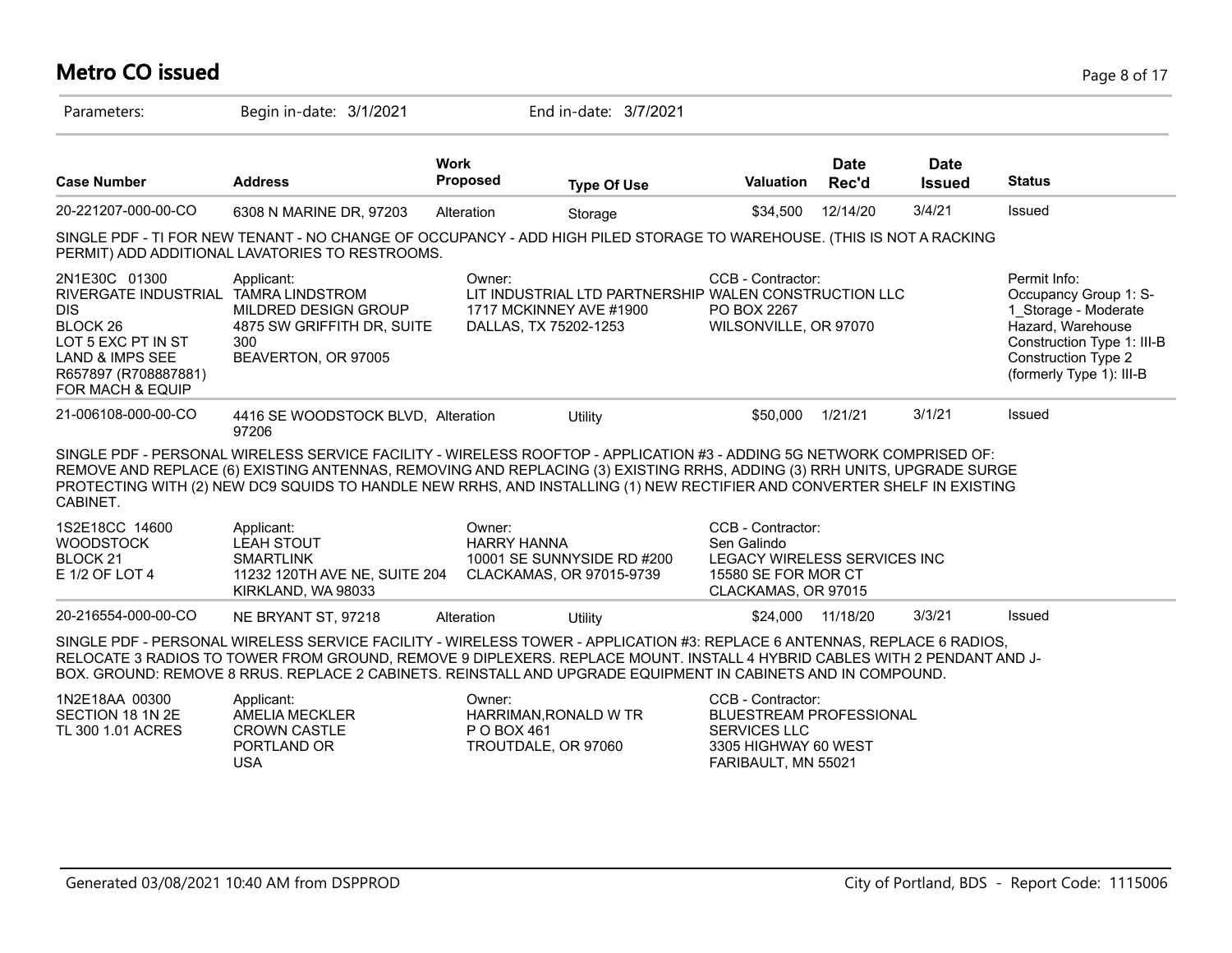# **Metro CO issued** Page 9 of 17

| Parameters:                                                                                                                     | Begin in-date: 3/1/2021                                                                                                                                                                                                                                                                                                                               |                                                   | End in-date: 3/7/2021                              |                                                                                                                                    |                      |                              |                                                                                                                                                             |
|---------------------------------------------------------------------------------------------------------------------------------|-------------------------------------------------------------------------------------------------------------------------------------------------------------------------------------------------------------------------------------------------------------------------------------------------------------------------------------------------------|---------------------------------------------------|----------------------------------------------------|------------------------------------------------------------------------------------------------------------------------------------|----------------------|------------------------------|-------------------------------------------------------------------------------------------------------------------------------------------------------------|
| <b>Case Number</b>                                                                                                              | <b>Address</b>                                                                                                                                                                                                                                                                                                                                        | <b>Work</b><br>Proposed                           | <b>Type Of Use</b>                                 | <b>Valuation</b>                                                                                                                   | <b>Date</b><br>Rec'd | <b>Date</b><br><b>Issued</b> | <b>Status</b>                                                                                                                                               |
| 20-225238-000-00-CO                                                                                                             | 5100 SE HARNEY DR, 97206                                                                                                                                                                                                                                                                                                                              | Alteration                                        | Utility                                            | \$20,000                                                                                                                           | 12/22/20             | 3/4/21                       | Issued                                                                                                                                                      |
|                                                                                                                                 | SINGLE PDF - PERSONAL WIRELESS SERVICE FACILITY - WIRELESS TOWER - APPLICATION #3 - REMOVE (3) PANEL ANTENNAS & (1) COVP (1)<br>COAX CABLE & (1) HYBRID CABLEĐu183. INSTALL (1) MOUNT REINFORCEMENT KIT (3) FFHH-65C-R3 PANEL ANTENNAS ĐU183. INSTALL (3) AHLOA<br>RRU'S(1) HCS 2.0 PENDANT STYLE HYBRID CABLEĐu183. INSTALL (1) HCS 2.0 JUNCTION BOX |                                                   |                                                    |                                                                                                                                    |                      |                              |                                                                                                                                                             |
| 1S2E19 00100<br>SECTION 19 1S 2E<br>TL 100 5.90 ACRES<br><b>LAND &amp; IMPS SEE</b><br>R336246 (R992191881)<br>FOR MACH & EQUIP | Applicant:<br><b>VINH DINH</b><br><b>INFINIGY</b><br>50 116TH AVE STE210<br>BELLEVUE, WA 98004                                                                                                                                                                                                                                                        | Owner:<br>K COMPANY LLC<br>5200 SE HARNEY DR      | PORTLAND, OR 97206-0837                            | CCB - Contractor:<br>MASTEC NETWORK SOLUTIONS LLC<br>806 S DOUGLAS RD 11TH FLOOR ATTN<br>JOY DAVIS<br>CORAL GABLES, FL 33134       |                      |                              |                                                                                                                                                             |
| Total # of CO Alteration permits issued: 26                                                                                     |                                                                                                                                                                                                                                                                                                                                                       |                                                   |                                                    |                                                                                                                                    |                      |                              | Total valuation of CO Alteration permits issued: \$4,667,453                                                                                                |
| 20-221696-000-00-CO                                                                                                             | 4937 SE WOODSTOCK BLVD, Demolition<br>97206                                                                                                                                                                                                                                                                                                           |                                                   | Assembly                                           | \$45,000                                                                                                                           | 12/7/20              | 3/4/21                       | Issued                                                                                                                                                      |
|                                                                                                                                 | Demo existing church and associated site work. Basement to be filled                                                                                                                                                                                                                                                                                  |                                                   |                                                    |                                                                                                                                    |                      |                              |                                                                                                                                                             |
| 1S2E18CA 06300<br><b>WOODSTOCK</b><br>BLOCK <sub>3</sub><br>INC PT VAC ST LOT 1<br>LOT <sub>2</sub>                             | Applicant:<br><b>DAN WILLIAMS</b><br><b>FASTER PERMITS</b><br>2000 SW 1ST AVE SUITE 420<br>PORTLAND OR 97201                                                                                                                                                                                                                                          | Owner:<br>PORTLAND, OR 97209                      | UAA WOODSTOCK LLC ET AL<br>422 NW 13TH AVE PMB 808 | CCB - Contractor:<br>LAKE OSWEGO INSULATION CO<br>5930 JEAN ROAD<br>LAKE OSWEGO, OR 97035                                          |                      |                              | Permit Info:<br>Occupancy Group 1: A-<br>3 Place of Worship<br>Construction Type 1: V-B                                                                     |
| Total # of CO Demolition permits issued: 1                                                                                      |                                                                                                                                                                                                                                                                                                                                                       |                                                   |                                                    |                                                                                                                                    |                      |                              | Total valuation of CO Demolition permits issued: \$45,000                                                                                                   |
| 18-152303-REV-04-CO                                                                                                             | 140 SW COLUMBIA ST, 97201 New Construction                                                                                                                                                                                                                                                                                                            |                                                   | Apartments/Condos<br>(3 or more units)             | \$2,000                                                                                                                            | 2/18/21              | 3/1/21                       | Issued                                                                                                                                                      |
| REV 04 - Wall and door added to create vestibule.                                                                               |                                                                                                                                                                                                                                                                                                                                                       |                                                   |                                                    |                                                                                                                                    |                      |                              |                                                                                                                                                             |
| 1S1E03BD 03000<br><b>PORTLAND</b><br><b>BLOCK 128 TL 3000</b>                                                                   | Applicant:<br><b>SHANEY MULLEN</b><br>WDG ARCHITECTURE DALLAS,<br><b>PLLC</b><br>2201 Bryan Street, Suite 3100<br>Dallas TX 75201                                                                                                                                                                                                                     | Owner:<br>AM/DRI COLUMBIA LLC<br>DALLAS, TX 75201 | 3012 FAIRMOUNT ST STE 100                          | CCB - Contractor:<br><b>MICHAEL CARRIGG</b><br>ANDERSEN CONSTRUCTION COMPANY<br>OF OREGON LLC<br>PO BOX 6712<br>PORTLAND, OR 97228 |                      |                              | Permit Info:<br>Occupancy Group 1: R-<br>2 Residential Multi-<br>family<br>Construction Type 1: I-A<br><b>Construction Type 2</b><br>(formerly Type 1): I-A |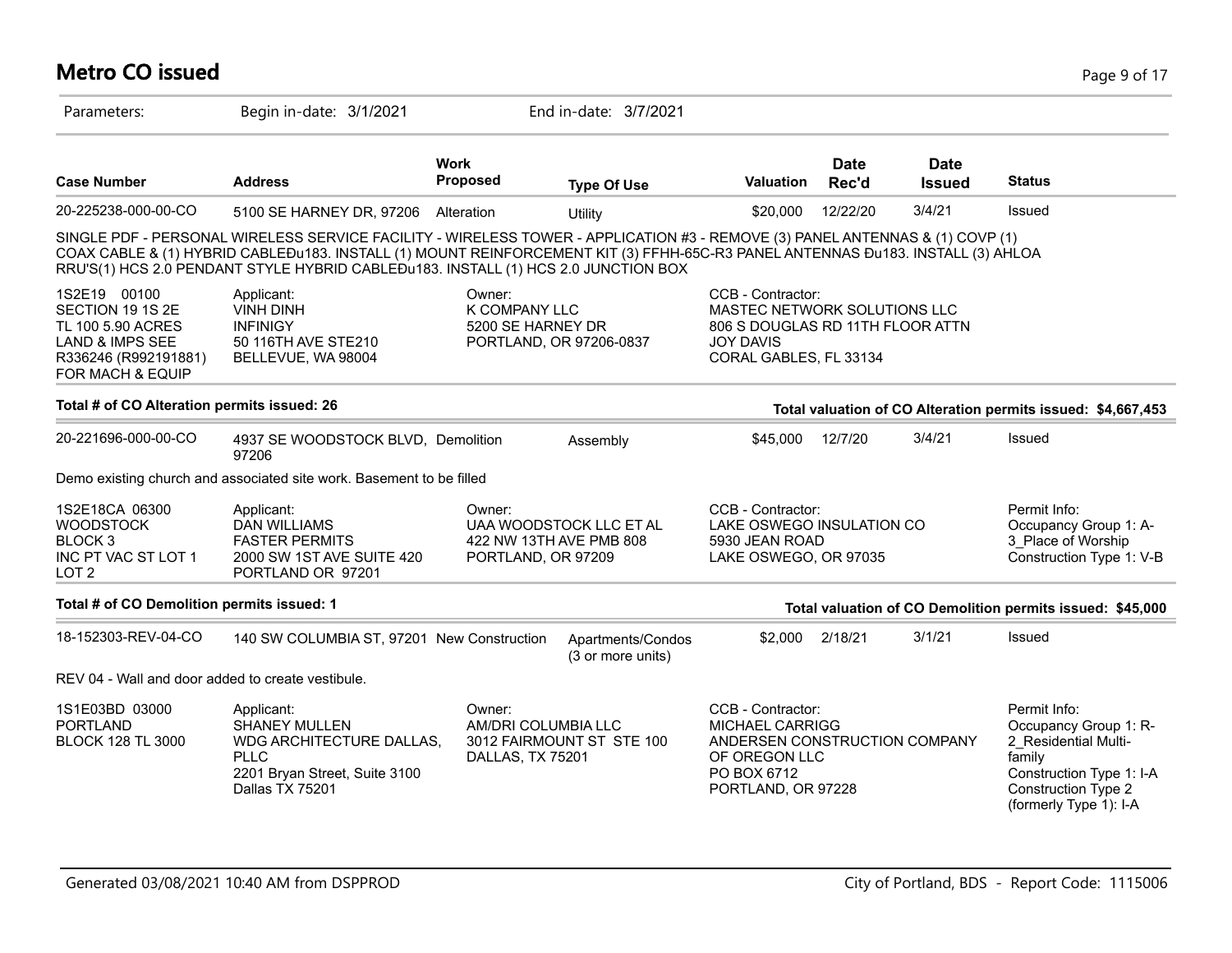# **Metro CO issued** Page 10 of 17

| Parameters:                                                                                   | Begin in-date: 3/1/2021                                                                                                                                                                                                                                                                                                                                                                                                                                                     |                                                                                         | End in-date: 3/7/2021                                           |                                                                                                                        |                      |                              |                                                                                                                                                             |
|-----------------------------------------------------------------------------------------------|-----------------------------------------------------------------------------------------------------------------------------------------------------------------------------------------------------------------------------------------------------------------------------------------------------------------------------------------------------------------------------------------------------------------------------------------------------------------------------|-----------------------------------------------------------------------------------------|-----------------------------------------------------------------|------------------------------------------------------------------------------------------------------------------------|----------------------|------------------------------|-------------------------------------------------------------------------------------------------------------------------------------------------------------|
| <b>Case Number</b>                                                                            | <b>Address</b>                                                                                                                                                                                                                                                                                                                                                                                                                                                              | <b>Work</b><br><b>Proposed</b>                                                          | <b>Type Of Use</b>                                              | <b>Valuation</b>                                                                                                       | <b>Date</b><br>Rec'd | <b>Date</b><br><b>Issued</b> | <b>Status</b>                                                                                                                                               |
| 15-271152-REV-08-CO                                                                           | 777 N COOK ST, 97227                                                                                                                                                                                                                                                                                                                                                                                                                                                        | <b>New Construction</b>                                                                 | Apartments/Condos<br>(3 or more units)                          | \$0                                                                                                                    | 3/3/21               | 3/3/21                       | <b>Issued</b>                                                                                                                                               |
|                                                                                               | COOK APARTMENTS - REV-08 - Revision to parking lot trench drain                                                                                                                                                                                                                                                                                                                                                                                                             |                                                                                         |                                                                 |                                                                                                                        |                      |                              |                                                                                                                                                             |
| 1N1E27BA 04100<br><b>RIVERVIEW SUB</b><br><b>BLOCK4</b><br>LOT 8-14 TL 4100                   | Applicant:<br>Tonia Dickerson<br>Marathon Construction Services,<br><b>LLC</b><br>30050 SW Town Center Loop W.,<br>Suite 200<br>Wilsonville, OR 97070                                                                                                                                                                                                                                                                                                                       | Owner:<br>MISSISSIPPI AVENUE                                                            | 30050 SW TOWN CTR LOOP W #200 LLC<br>WILSONVILLE, OR 97070-7596 | CCB - Contractor:<br>MARATHON CONSTRUCTION SERVICES<br>30050 SW TOWN CENTER LOOP W STE<br>200<br>WILSONVILLE, OR 97070 |                      |                              | Permit Info:<br>Occupancy Group 1: R-<br>2 Residential Multi-<br>family<br>Construction Type 1: I-A<br><b>Construction Type 2</b><br>(formerly Type 1): V-A |
| 19-266950-REV-03-CO                                                                           | 2871 SE DIVISION ST, 97202 New Construction                                                                                                                                                                                                                                                                                                                                                                                                                                 |                                                                                         | Apartments/Condos<br>(3 or more units)                          | \$0                                                                                                                    | 3/1/21               | 3/1/21                       | Issued                                                                                                                                                      |
| ground floor PT slab calculations                                                             | 28 DIVISION - REV-03 - Revisions to S-101 Structural mild reinforcing plan - ground level revised slab thickness at grid 7.5 between Grids B and C1. Correct<br>Depressed Sab Thickness at Grid 10. S-101A Structural Post-Tensioned Framing Plan - Ground Level Revised Tendon Profiles, Tendon Layout at Grid 7.1<br>between grids D1&E. Split Tendons Combined into Continuous run at Grid C1 between Grids 8 and 9. Stair landing Slab changed from 10" TO 18". Revised |                                                                                         |                                                                 |                                                                                                                        |                      |                              |                                                                                                                                                             |
| 1S1E01CC 04500                                                                                | Applicant:<br><b>VIJAYETA DAVDA</b><br><b>HACKER ARCHITECTS</b><br>1615 SE 3RD AVE, 5TH FLOOR<br>PORTLAND OR 97214                                                                                                                                                                                                                                                                                                                                                          | Owner:<br>DIVISION 28 LLC<br>PO BOX 492268                                              | LOS ANGELES, CA 90049-8268                                      | CCB - Contractor:<br>TRUEBECK CONSTRUCTION INC<br>951 MARINERS ISLAND BLVD 700<br>SAN MATEO, CA 94404                  |                      |                              |                                                                                                                                                             |
| 18-280322-REV-05-CO                                                                           | 1400 N KILPATRICK ST, 97217 New Construction                                                                                                                                                                                                                                                                                                                                                                                                                                |                                                                                         | Apartments/Condos<br>(3 or more units)                          | \$0                                                                                                                    | 3/3/21               | 3/4/21                       | Issued                                                                                                                                                      |
| Submittal Items on Structural General Notes.                                                  | HABITAT FOR HUMANITY N INTERSTATE-REV-05 - Delete Item 2.E. "SUPPORT & ANCHORAGE FOR FIRE PROTECTION SYSTEMS" from list of Deferred                                                                                                                                                                                                                                                                                                                                         |                                                                                         |                                                                 |                                                                                                                        |                      |                              |                                                                                                                                                             |
| 1N1E10CB 10200<br><b>FAIRPORT</b><br>BLOCK 16<br>LOT 1-3&5-8 TL 10200<br>POTENTIAL ADDITIONAL | Applicant:<br><b>RAY CULI</b><br>R & B DESIGN STUDIO LLC<br><b>70 NE FREMONT ST</b><br>PORTLAND OR 97212                                                                                                                                                                                                                                                                                                                                                                    | Owner:<br><b>HABITAT FOR HUMANITY</b><br>PORTLAND/METRO EAST<br>PORTLAND, OR 97211-4981 | 1478 NE KILLINGSWORTH ST                                        | CCB - Contractor:<br>HABITAT FOR HUMANITY PORTLAND<br><b>METRO EAST</b><br>PO BOX 11527<br>PORTLAND, OR 97211          |                      |                              | Permit Info:<br>Occupancy Group 1: R-<br>2 Residential Multi-<br>family<br>Construction Type 1: V-A                                                         |

TAX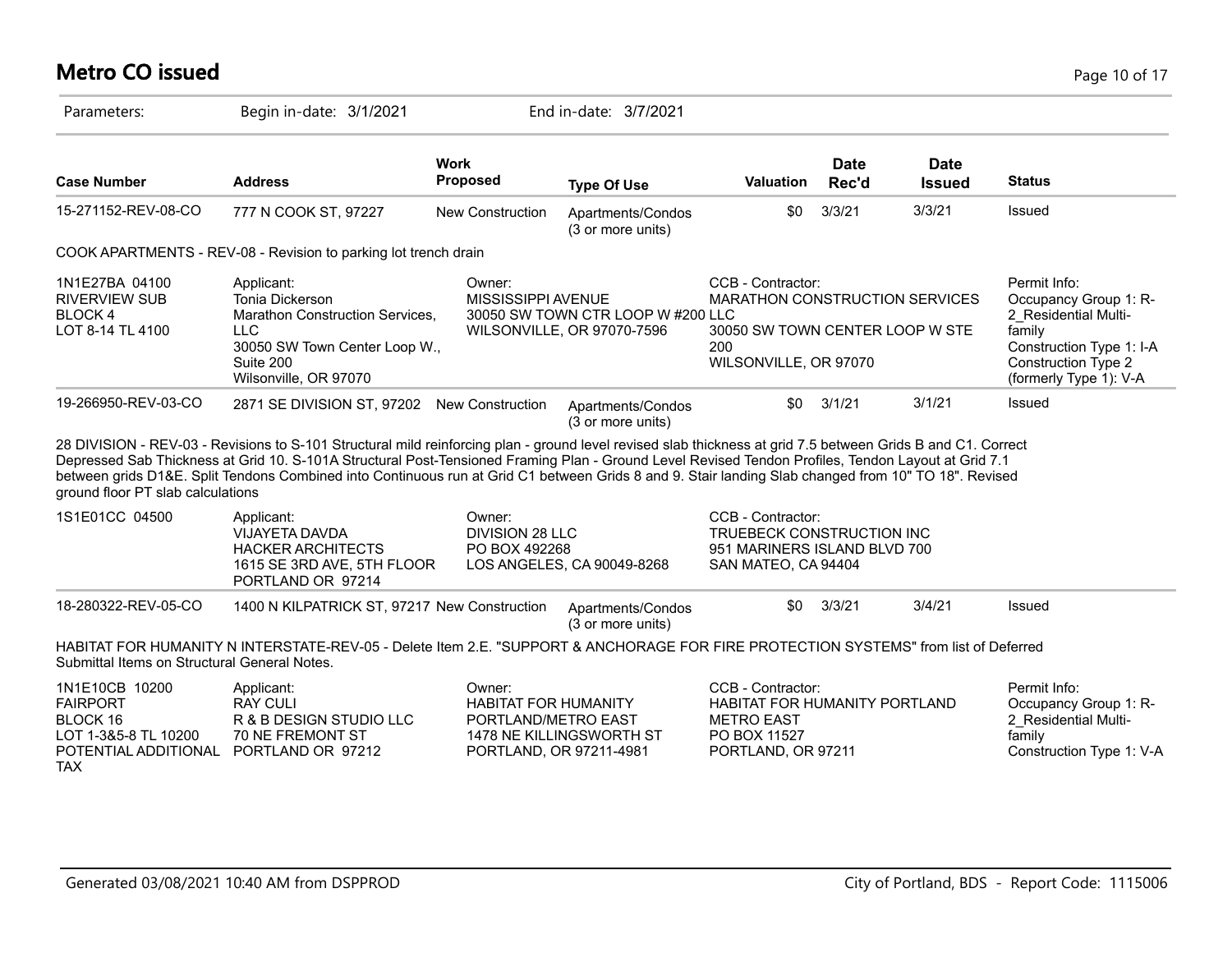# **Metro CO issued** Page 11 of 17

| Parameters:                                                  | Begin in-date: 3/1/2021                                                                                     |                                                                            | End in-date: 3/7/2021                                 |                                                                |                      |                              |                                                                                                                                                             |
|--------------------------------------------------------------|-------------------------------------------------------------------------------------------------------------|----------------------------------------------------------------------------|-------------------------------------------------------|----------------------------------------------------------------|----------------------|------------------------------|-------------------------------------------------------------------------------------------------------------------------------------------------------------|
| <b>Case Number</b>                                           | <b>Address</b>                                                                                              | <b>Work</b><br><b>Proposed</b>                                             | <b>Type Of Use</b>                                    | <b>Valuation</b>                                               | <b>Date</b><br>Rec'd | <b>Date</b><br><b>Issued</b> | <b>Status</b>                                                                                                                                               |
| 19-267422-DFS-04-CO                                          | 330 NE DEKUM ST, 97211                                                                                      | New Construction                                                           | Apartments/Condos<br>(3 or more units)                | \$25,000                                                       | 2/9/21               | 3/3/21                       | Issued                                                                                                                                                      |
| SINGLE PDF - DFS FOR TRUSSES                                 |                                                                                                             |                                                                            |                                                       |                                                                |                      |                              |                                                                                                                                                             |
| 1N1E15AD 12600                                               | Applicant:<br>Kelly Schneider<br><b>Team Construction LLC</b><br>6701 NE 42nd St<br>Vancouver, WA 98661     | Owner:<br>2534 NE 32ND AVE<br>PORTLAND, OR 97212                           | SONGBIRD DEVELOPMENT LLC                              |                                                                |                      |                              | Permit Info:<br>Occupancy Group 1: R-<br>2 Residential Multi-<br>family<br>Construction Type 1: V-A<br><b>Construction Type 2</b><br>(formerly Type 1): V-A |
| 17-103625-DFS-02-CO                                          | 5312 NE 11TH AVE, 97211                                                                                     | <b>New Construction</b>                                                    | Apartments/Condos<br>(3 or more units)                | \$10,000                                                       | 1/7/21               | 3/5/21                       | Issued                                                                                                                                                      |
|                                                              | SINGLE PDF - DFS FOR INTERIOR GUARDRAILS ON UPPER FLOOR.                                                    |                                                                            |                                                       |                                                                |                      |                              |                                                                                                                                                             |
| 1N1E23BA 60000                                               | Applicant:<br><b>ZAC HORTON</b><br><b>FASTER PERMITS</b><br>2000 SW 1ST AVE SUITE 420<br>PORTLAND, OR 97201 | Owner:<br>AVENUE CONDOMINIUM<br><b>ASSOCIATION</b><br>12703 SW 67TH AVE    | FIFTY-THREE TWELVE NE 11TH<br>PORTLAND, OR 97223-8302 |                                                                |                      |                              |                                                                                                                                                             |
| 18-110058-REV-03-CO                                          | 15225 SE POWELL BLVD,<br>97236                                                                              | New Construction                                                           | Apartments/Condos<br>(3 or more units)                | \$0                                                            | 1/4/21               | 3/5/21                       | Issued                                                                                                                                                      |
|                                                              | SINGLE PDF - REVISION TO RELOCATE WATER LINES TO AVOID UTILITY CONFLICT.                                    |                                                                            |                                                       |                                                                |                      |                              |                                                                                                                                                             |
| 1S2E12BD 05201<br>PARTITION PLAT 1998-78<br>LOT <sub>1</sub> | Applicant:<br>John Megrditchian<br>AAI Engineering<br>4875 SW Griffith Dr, Suite 300<br>Beaverton, OR 97005 | Owner:<br><b>GROUP 1 LLC</b><br>13960 SE KING RD<br>HAPPY VALLEY, OR 97086 | YAMANE DEVELOPMENT HOLDING MEL CONSTRUCTION LLC       | CCB - Contractor:<br>5705 SE POWELL BLVD<br>PORTLAND, OR 97206 |                      |                              | Permit Info:<br>Occupancy Group 1: I-<br>1 Convalescent Hospital<br>Construction Type 1: V-B<br>Construction Type 2<br>(formerly Type 1): V-B               |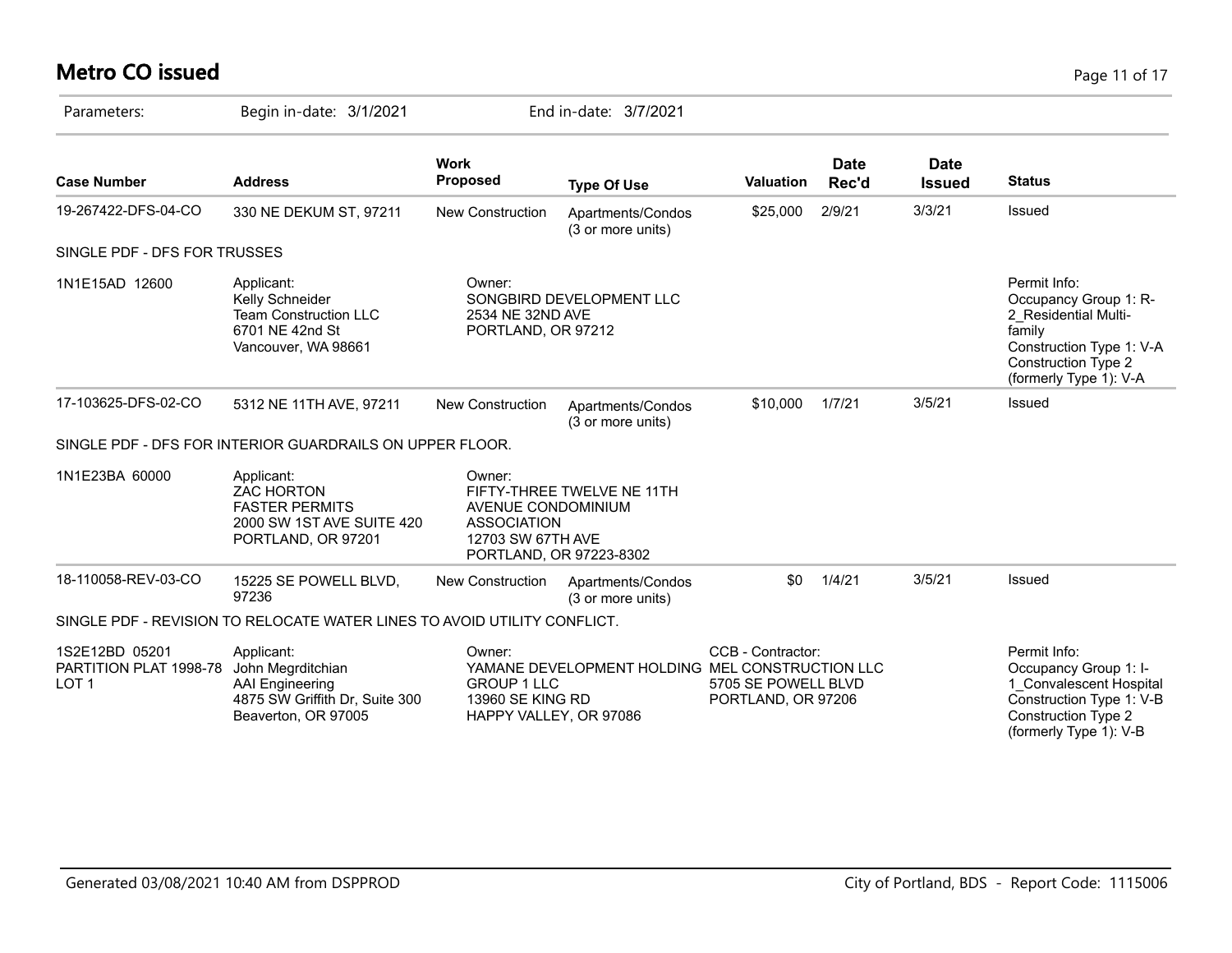# **Metro CO issued** Page 12 of 17

| Parameters:                                                                                                                                         | Begin in-date: 3/1/2021                                                                                 |                                                                            | End in-date: 3/7/2021                                            |                                                                                          |                      |                              |                                                                                                                                                      |
|-----------------------------------------------------------------------------------------------------------------------------------------------------|---------------------------------------------------------------------------------------------------------|----------------------------------------------------------------------------|------------------------------------------------------------------|------------------------------------------------------------------------------------------|----------------------|------------------------------|------------------------------------------------------------------------------------------------------------------------------------------------------|
| <b>Case Number</b>                                                                                                                                  | <b>Address</b>                                                                                          | <b>Work</b><br><b>Proposed</b>                                             | <b>Type Of Use</b>                                               | Valuation                                                                                | <b>Date</b><br>Rec'd | <b>Date</b><br><b>Issued</b> | <b>Status</b>                                                                                                                                        |
| 18-131650-DFS-08-CO                                                                                                                                 | 1717 SE TENINO ST, 97202                                                                                | New Construction                                                           | Apartments/Condos<br>(3 or more units)                           | \$40,000                                                                                 | 12/28/20             | 3/1/21                       | <b>Issued</b>                                                                                                                                        |
| DFS FOR ALUMINUM BALCONIES                                                                                                                          |                                                                                                         |                                                                            |                                                                  |                                                                                          |                      |                              |                                                                                                                                                      |
| 1S1E23DC 01200<br>SELLWOOD<br>BLOCK 89<br>LOT 9-11                                                                                                  | Applicant:<br>DAVID MULLENS<br>URBAN DEVELOPMENT GROUP<br>735 SW 158TH AVENUE<br>BEAVERTON, OR 97006    | Owner:<br>UDG 17TH & TENINO LLC<br>1707 SE TENINO ST<br>PORTLAND, OR 97202 |                                                                  | CCB - Contractor:<br>SK HOFF CONSTRUCTION LLC<br>735 SW 158TH AVE<br>BEAVERTON, OR 97006 |                      |                              | Permit Info:<br>Occupancy Group 1: R-<br>2 Residential Multi-<br>family<br>Construction Type 1: V-A<br>Construction Type 2<br>(formerly Type 1): V-A |
| 20-118724-DFS-02-CO                                                                                                                                 | 4610 NE 42ND AVE, 97218                                                                                 | <b>New Construction</b>                                                    | Apartments/Condos<br>(3 or more units)                           | \$5,280                                                                                  | 12/8/20              | 3/3/21                       | Issued                                                                                                                                               |
|                                                                                                                                                     | SINGLE PDF; DEFERRED SUBMITTAL FOR ROOF ANCHORS FOR FALL PROTECTION                                     |                                                                            |                                                                  |                                                                                          |                      |                              |                                                                                                                                                      |
| 1N2E19BC 10600                                                                                                                                      | Applicant:<br><b>SIRIANE LAWLESS</b><br><b>LMC CONSTRUCTION</b><br>PORTLAND OR<br><b>USA</b>            | Owner:<br>PORTLAND, OR 97211                                               | <b>GOING 42 LIMITED PARTNERSHIP</b><br>126 NE ALBERTA ST STE 202 | CCB - Contractor:<br><b>LMC INC</b><br>19200 SW TETON AVE<br>TUALATIN, OR 97062          |                      |                              | Permit Info:<br>Occupancy Group 1: A-<br>3 Assembly - General<br>Construction Type 1: I-A<br><b>Construction Type 2</b><br>(formerly Type 1): I-A    |
| 18-128344-DFS-02-CO                                                                                                                                 | 1645 SE NEHALEM ST, 97202 New Construction                                                              |                                                                            | Apartments/Condos<br>(3 or more units)                           | \$3,000                                                                                  | 1/14/21              | 3/2/21                       | Issued                                                                                                                                               |
|                                                                                                                                                     | SINGLE PDF; DEFERRED SUBMITTAL FOR EARTHBOUND HOLD DOWN SYSTEM                                          |                                                                            |                                                                  |                                                                                          |                      |                              |                                                                                                                                                      |
| 1S1E23DB 08200<br>SELLWOOD<br>BLOCK <sub>73</sub><br>W 42' OF LOT 7<br>LOT 8&15 EXC W 2', W<br>42' OF LOT 16,<br>POTENTIAL ADDITIONAL<br><b>TAX</b> | Applicant:<br><b>DAVID MULLENS</b><br>UDG 11TH & BURNSIDE LLC<br>735 SW 158TH AVE<br>BEAVERTON OR 97006 | Owner:<br>735 SW 158TH AVE                                                 | SACKHOFF FAMILY LLC ET AL<br>BEAVERTON, OR 97006-4952            | CCB - Contractor:<br>SK HOFF CONSTRUCTION LLC<br>735 SW 158TH AVE<br>BEAVERTON, OR 97006 |                      |                              |                                                                                                                                                      |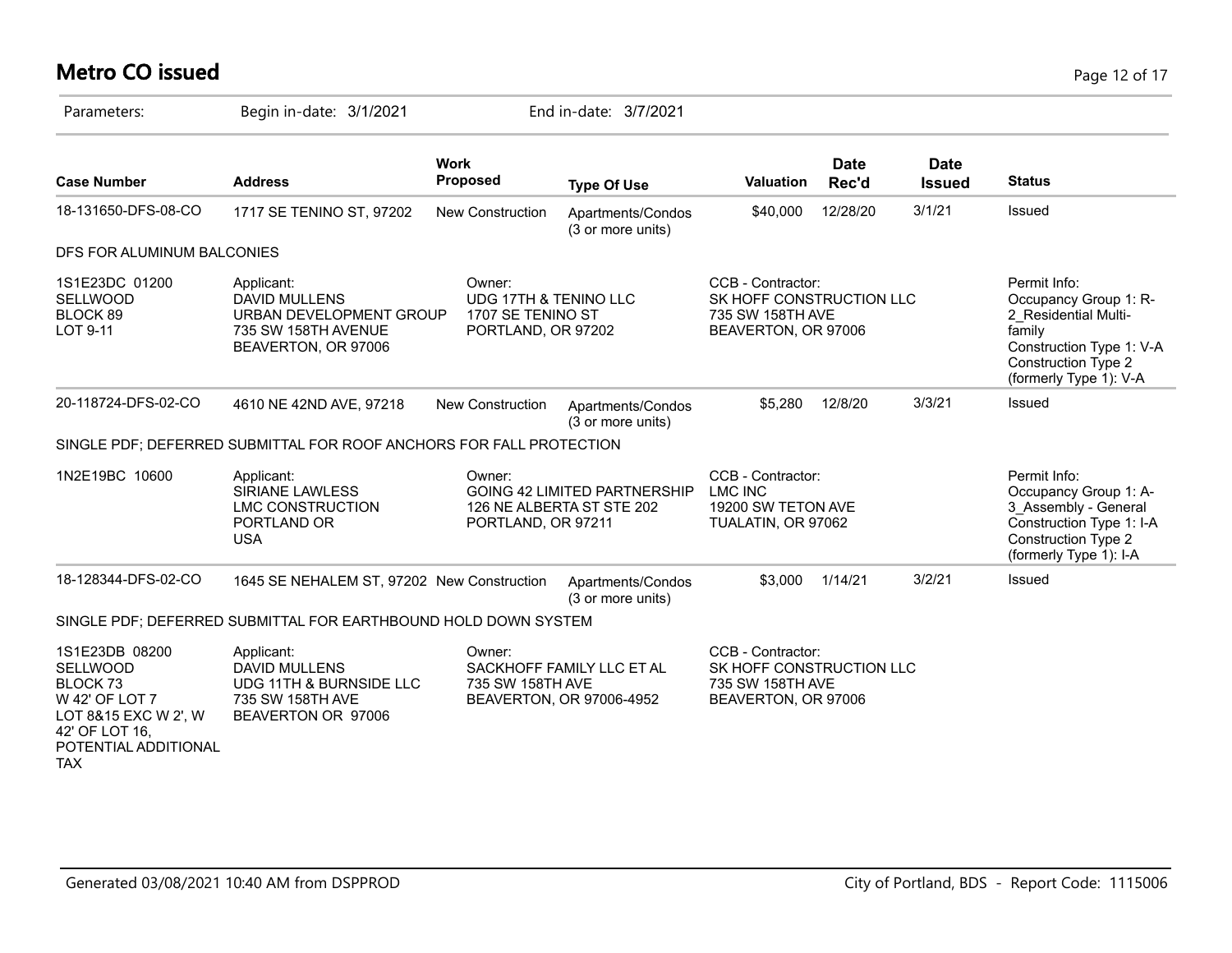# **Metro CO issued** Page 13 of 17

| Parameters:                                                                                                                                     | Begin in-date: 3/1/2021                                                                                                                                                                                                                                                                                    |                                               | End in-date: 3/7/2021                                 |                                                                                                              |                      |                              |                                                                                                                                                                                                       |
|-------------------------------------------------------------------------------------------------------------------------------------------------|------------------------------------------------------------------------------------------------------------------------------------------------------------------------------------------------------------------------------------------------------------------------------------------------------------|-----------------------------------------------|-------------------------------------------------------|--------------------------------------------------------------------------------------------------------------|----------------------|------------------------------|-------------------------------------------------------------------------------------------------------------------------------------------------------------------------------------------------------|
| <b>Case Number</b>                                                                                                                              | <b>Address</b>                                                                                                                                                                                                                                                                                             | <b>Work</b><br>Proposed                       | <b>Type Of Use</b>                                    | <b>Valuation</b>                                                                                             | <b>Date</b><br>Rec'd | <b>Date</b><br><b>Issued</b> | <b>Status</b>                                                                                                                                                                                         |
| 18-128344-REV-02-CO                                                                                                                             | 1645 SE NEHALEM ST, 97202 New Construction                                                                                                                                                                                                                                                                 |                                               | Apartments/Condos<br>(3 or more units)                | \$6,500                                                                                                      | 12/28/20             | 3/3/21                       | Issued                                                                                                                                                                                                |
|                                                                                                                                                 | SINGLE PDF - VALUE ADDED REVISION TO WRAPP BEAMS W/ GYP. BD. AND REMOVE INTUMESCENT PAINT (DFS). ADD CONCRETE CURB WALLS<br>ALONG GRID LINES 8-A-H AND 1-A-B. FRAME ROOFTOP GENERATOR ENCLOSURE AND GENERATOR PLATFORM. RECONFIGURE MAINT<br>RESTROOM. APARTMENT SIZES HAVE CHANGED. TYPE A UNITS REMOVED. |                                               |                                                       |                                                                                                              |                      |                              |                                                                                                                                                                                                       |
| 1S1E23DB 08200<br><b>SELLWOOD</b><br>BLOCK 73<br>W 42' OF LOT 7<br>LOT 8&15 EXC W 2', W<br>42' OF LOT 16,<br>POTENTIAL ADDITIONAL<br><b>TAX</b> | Applicant:<br><b>DAVID MULLENS</b><br>UDG 11TH & BURNSIDE LLC<br>735 SW 158TH AVE<br>BEAVERTON OR 97006                                                                                                                                                                                                    | Owner:<br>735 SW 158TH AVE                    | SACKHOFF FAMILY LLC ET AL<br>BEAVERTON, OR 97006-4952 | <b>CCB - Contractor:</b><br>SK HOFF CONSTRUCTION LLC<br>735 SW 158TH AVE<br>BEAVERTON, OR 97006              |                      |                              | Permit Info:<br>Occupancy Group 1: R-<br>2 Residential Multi-<br>$f$ amily<br>Construction Type 1: V-A<br>Construction Type 2<br>(formerly Type 1): V-A                                               |
| 19-269744-000-00-CO                                                                                                                             | 5960 E BURNSIDE ST, 97215 New Construction                                                                                                                                                                                                                                                                 |                                               | Apartments/Condos<br>(3 or more units)                | \$2,602,171                                                                                                  | 12/30/19             | 3/2/21                       | <b>Issued</b>                                                                                                                                                                                         |
|                                                                                                                                                 | NEW 4-STORY 42-UNIT APARTMENT BUILDING WITH ASSOCIATED SITE WORK; NO ONSITE PARKING; DETACHED TRASH ENCLOSURE < 120 SF;<br>MECHANICAL PERMIT SEPARATE FOR w/19-269743/44-CO                                                                                                                                |                                               |                                                       |                                                                                                              |                      |                              |                                                                                                                                                                                                       |
| 1N2E31DD 07200                                                                                                                                  | Applicant:<br><b>GENE BOLANTE</b><br>STUDIO 3 ARCHITECTURE<br>275 COURT ST NE<br><b>SALEM, OR 97301</b>                                                                                                                                                                                                    | Owner:<br>PO BOX 711<br>DALLAS, TX 75221-0711 | <b>TEXLAND PROPERTIES CORP</b>                        | CCB - Contractor:<br><b>FRANK STOCK</b><br><b>WDC CONSTRUCTION LLC</b><br>PO BOX 96068<br>PORTLAND, OR 97296 |                      |                              | Permit Info:<br>Occupancy Group 1: R-<br>2 Residential Multi-<br>family<br>Construction Type 1: V-A<br>Total Square Footage -<br>Display Only: 22165                                                  |
| 19-269743-000-00-CO                                                                                                                             | 5980 E BURNSIDE ST, 97215 New Construction                                                                                                                                                                                                                                                                 |                                               | Apartments/Condos<br>(3 or more units)                | \$2,102,773                                                                                                  | 12/30/19             | 3/2/21                       | Issued                                                                                                                                                                                                |
|                                                                                                                                                 | NEW 4-STORY 29-UNIT APARTMENT BUILDING WITH ASSOCIATED SITE WORK; NO ONSITE PARKING; DETACHED TRASH ENCLOSURE < 120 SF;<br>MECHANICAL PERMIT SEPARATE FOR /19-269743/44-CO                                                                                                                                 |                                               |                                                       |                                                                                                              |                      |                              |                                                                                                                                                                                                       |
| 1N2E31DD 07000                                                                                                                                  | Applicant:<br><b>GENE BOLANTE</b><br><b>STUDIO 3 ARCHITECTURE</b><br>275 COURT ST NE<br><b>SALEM, OR 97301</b>                                                                                                                                                                                             | Owner:<br>PO BOX 711<br>DALLAS, TX 75221-0711 | <b>TEXLAND PROPERTIES CORP</b>                        | CCB - Contractor:<br><b>FRANK STOCK</b><br>WDC CONSTRUCTION LLC<br>PO BOX 96068<br>PORTLAND, OR 97296        |                      |                              | Permit Info:<br>Occupancy Group 1: R-<br>2 Residential Multi-<br>family<br>Construction Type 1: V-A<br>Construction Type 2<br>(formerly Type 1): V-A<br>Total Square Footage -<br>Display Only: 17842 |

Generated 03/08/2021 10:40 AM from DSPPROD City of Portland, BDS - Report Code: 1115006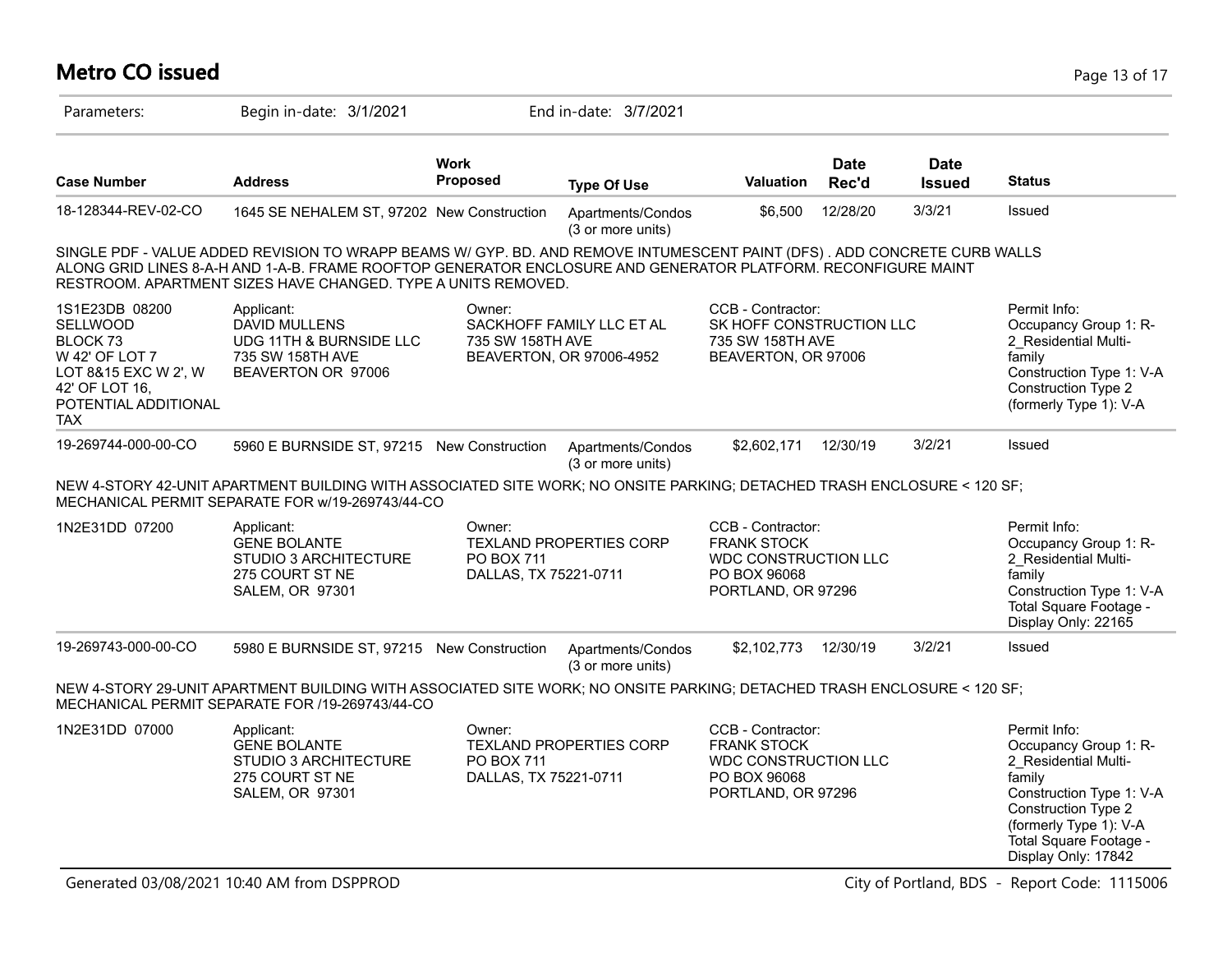# **Metro CO issued** Page 14 of 17

| Parameters:                                                                                                         | Begin in-date: 3/1/2021                                                                                     | End in-date: 3/7/2021                                                                 |                    |                                                                                                                             |                      |                              |                                                                                                                                                                          |
|---------------------------------------------------------------------------------------------------------------------|-------------------------------------------------------------------------------------------------------------|---------------------------------------------------------------------------------------|--------------------|-----------------------------------------------------------------------------------------------------------------------------|----------------------|------------------------------|--------------------------------------------------------------------------------------------------------------------------------------------------------------------------|
| <b>Case Number</b>                                                                                                  | <b>Address</b>                                                                                              | <b>Work</b><br><b>Proposed</b>                                                        | <b>Type Of Use</b> | <b>Valuation</b>                                                                                                            | <b>Date</b><br>Rec'd | <b>Date</b><br><b>Issued</b> | <b>Status</b>                                                                                                                                                            |
| 20-106651-DFS-01-CO                                                                                                 | 404 NW 23RD AVE, 97210                                                                                      | <b>New Construction</b>                                                               | Assembly           | \$50,000                                                                                                                    | 10/13/20             | 3/3/21                       | Issued                                                                                                                                                                   |
|                                                                                                                     | SINGLE PDF; DEFERRED SUBMITTAL FOR PERGOLA                                                                  |                                                                                       |                    |                                                                                                                             |                      |                              |                                                                                                                                                                          |
| 1N1E33CB 00500<br><b>MEADS ADD</b><br>BLOCK <sub>2</sub><br>W 1/2 OF S 100' OF LOT<br>12<br>S 50' OF LOT 13, LOT 14 | Applicant:<br><b>ZAC HORTON</b><br><b>FASTER PERMITS</b><br>2000 SW 1ST AVE, STE 420<br>PORTLAND OR 97201   | Owner:<br>FLANDERS NW LLC ET AL<br>116 NE 6TH AVE #400<br>PORTLAND, OR 97232          |                    | CCB - Contractor:<br><b>BNK CONSTRUCTION INC</b><br>45 82ND DR STE 53 B<br>GLADSTONE, OR 97027-2562                         |                      |                              | Permit Info:<br>Occupancy Group 1: A-<br>2 Restaurant<br>Construction Type 1: V-B                                                                                        |
| 18-162608-DFS-26-CO                                                                                                 | 7150 NE AIRPORT WAY,<br>97218                                                                               | <b>New Construction</b>                                                               | <b>Business</b>    | \$35,000                                                                                                                    | 3/4/21               | 3/4/21                       | Issued                                                                                                                                                                   |
| PACR - RCC - DFS-26 - Metal cane rail                                                                               |                                                                                                             |                                                                                       |                    |                                                                                                                             |                      |                              |                                                                                                                                                                          |
| 00300<br>1N2E08                                                                                                     | Applicant:<br>Mike Coyle<br><b>Faster Permits</b><br>2000 SW 1st Avenue, Suite 420<br>Portland, OR 97201    | Owner:<br>PORT OF PORTLAND<br>PO BOX 3529<br>PORTLAND, OR 97208-3529                  |                    | CCB - Contractor:<br>JE DUNN CONSTRUCTION COMPANY<br>1001 LOCUST<br>KANSAS CITY, MO 64106                                   |                      |                              |                                                                                                                                                                          |
| 18-188494-REV-17-CO                                                                                                 | 5070 N GREELEY AVE, 97217 New Construction                                                                  |                                                                                       | <b>Business</b>    | \$0                                                                                                                         | 3/3/21               | 3/3/21                       | Issued                                                                                                                                                                   |
|                                                                                                                     | ADIDAS - REV 15 - Revision to relocate existing water meter for use with existing fire water service line.  |                                                                                       |                    |                                                                                                                             |                      |                              |                                                                                                                                                                          |
| 1N1E21BA 10307                                                                                                      | Applicant:<br><b>Chris Grosse</b><br>Lever Architecture<br>4713 N ALBINA AVE 4TH FLOOR<br>portland OR 97217 | Owner:<br>ADIDAS VILLAGE CORPORATION<br>5055 N GREELEY AVE<br>PORTLAND, OR 97217-3524 |                    | CCB - Contractor:<br><b>BRIAN SABOM</b><br>TURNER CONSTRUCTION COMPANY<br>1155 SW MORRISON ST STE 600<br>PORTLAND, OR 97205 |                      |                              | Permit Info:<br>Occupancy Group 1: S-<br>2_Storage - Low Hazard,<br>Parking Garage<br>Construction Type 1: I-A<br><b>Construction Type 2</b><br>(formerly Type 1): III-A |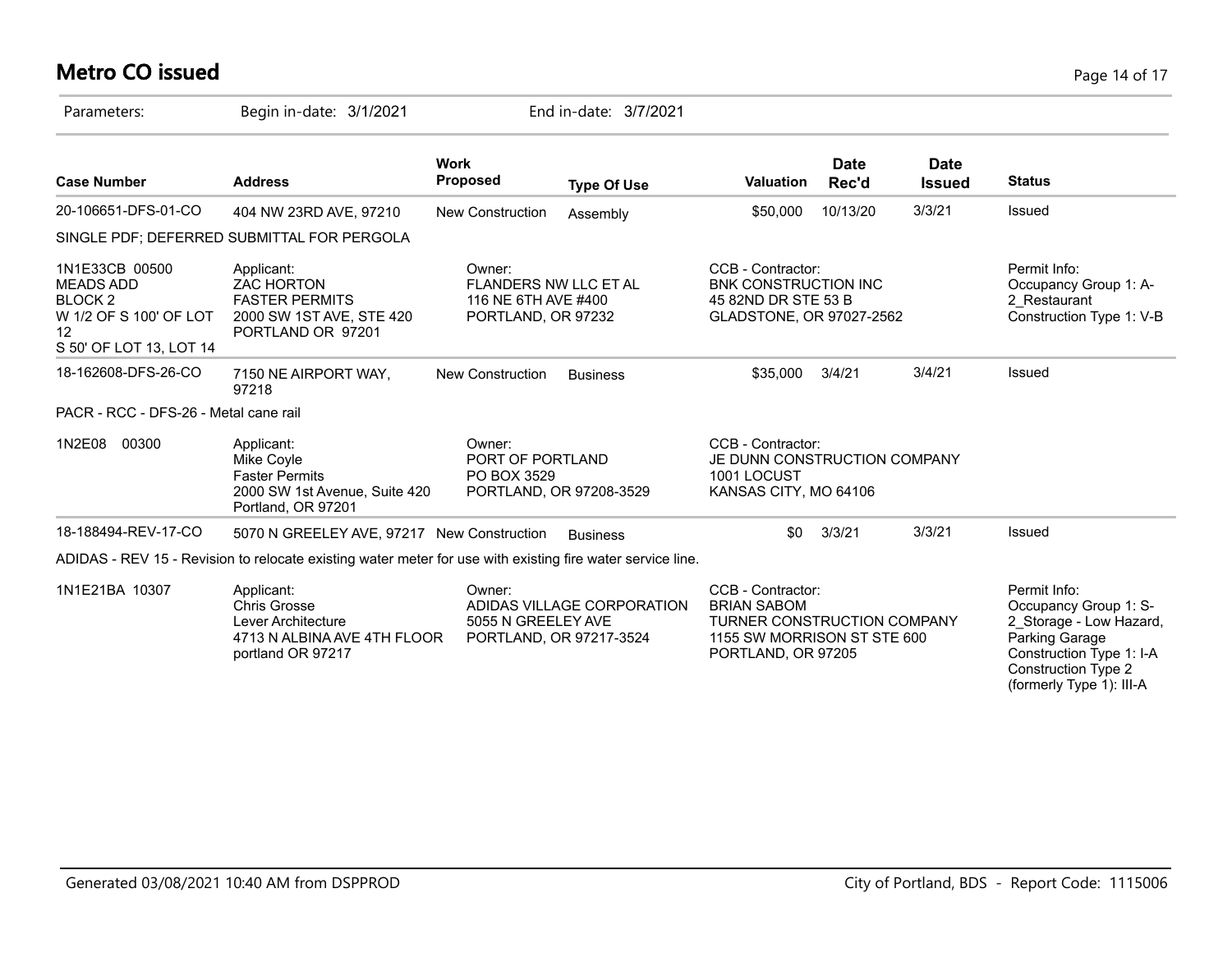# **Metro CO issued** Page 15 of 17

| Parameters:                                                              | Begin in-date: 3/1/2021                                                                                                                         |                                                                                                                                                     | End in-date: 3/7/2021   |                                                                                                                    |                      |                              |                                                                                                                                                        |
|--------------------------------------------------------------------------|-------------------------------------------------------------------------------------------------------------------------------------------------|-----------------------------------------------------------------------------------------------------------------------------------------------------|-------------------------|--------------------------------------------------------------------------------------------------------------------|----------------------|------------------------------|--------------------------------------------------------------------------------------------------------------------------------------------------------|
| <b>Case Number</b>                                                       | <b>Address</b>                                                                                                                                  | <b>Work</b><br>Proposed                                                                                                                             | <b>Type Of Use</b>      | <b>Valuation</b>                                                                                                   | <b>Date</b><br>Rec'd | <b>Date</b><br><b>Issued</b> | <b>Status</b>                                                                                                                                          |
| 18-241620-000-00-CO                                                      | 278 SW ARTHUR ST, 97201                                                                                                                         | New Construction                                                                                                                                    | <b>Business</b>         | \$650,000                                                                                                          | 9/21/18              | 3/5/21                       | Issued                                                                                                                                                 |
|                                                                          | NEW 2 STORY OFFICE BUILDING, PARKING LOT, SITE IMPROVEMENTS, LANDSCAPING, RETAINING WALLS. (MECHANICAL SEPARATE)                                |                                                                                                                                                     |                         |                                                                                                                    |                      |                              |                                                                                                                                                        |
| 1S1E10BB 01300<br><b>CARUTHERS ADD</b><br>BLOCK 64<br><b>LOT 7&amp;8</b> | Applicant:<br><b>STEWART STRAUS</b><br>STEWART GORDON STRAUS<br><b>ARCHITECT PC</b><br>12600 SW CRESCENT ST SUITE<br>100<br>BEAVERTON, OR 97005 | Owner:<br><b>BENJAMIN EDER</b><br>11422 SW 27TH AVE<br>PORTLAND, OR 97219<br>Owner:<br><b>DAVID EDER</b><br>11422 SW 27TH AVE<br>PORTLAND, OR 97219 |                         | CCB - Contractor:<br>ADC 1 LLC<br>PO BOX 1613<br>RIDGEFIELD, WA 98642                                              |                      |                              | Permit Info:<br>Occupancy Group 1:<br>B_Bank, Off., Med.Off.,<br>Pub.Bldg.<br>Construction Type 1: V-B<br>Total Square Footage -<br>Display Only: 4218 |
| 19-218657-DFS-12-CO                                                      | 1750 SW SALMON ST, 97205 New Construction                                                                                                       |                                                                                                                                                     | Educational             | \$3,135,245                                                                                                        | 3/1/21               | 3/1/21                       | Issued                                                                                                                                                 |
|                                                                          | LINCOLN H.S. - DFS-12 - HVAC piping, equipment, and ductwork seismic (includes roof curbs)                                                      |                                                                                                                                                     |                         |                                                                                                                    |                      |                              |                                                                                                                                                        |
| 1S1E04AB 00100                                                           | Applicant:<br><b>MARK SAWALLICH</b><br><b>HOFFMAN CONSTRUCTION</b><br>805 SW BROADWAY ST., SUITE<br>2100<br>PORTLAND, OR 97205                  | Owner:<br><b>SCHOOL DISTRICT NO 1</b><br>PO BOX 3107                                                                                                | PORTLAND, OR 97208-3107 | CCB - Contractor:<br>HOFFMAN CONSTRUCTION COMPANY<br>OF OREGON<br>805 SW BROADWAY SUITE 2100<br>PORTLAND, OR 97205 |                      |                              |                                                                                                                                                        |
| 19-255461-DFS-04-CO                                                      | 10230 SE CHERRY BLOSSOM New Construction<br>DR, 97216                                                                                           |                                                                                                                                                     | Institutional           | \$10,000                                                                                                           | 3/5/21               | 3/5/21                       | Issued                                                                                                                                                 |
|                                                                          | DEPAUL TREATMENT CNTR DFS-04 Vibration and Seismic Controls for HVAC Equipment                                                                  |                                                                                                                                                     |                         |                                                                                                                    |                      |                              |                                                                                                                                                        |
| 1S2E03BB 02000                                                           | Applicant:<br><b>MEGAN STEELE</b><br>R&H CONSTRUCTION<br>2019 NW WILSON ST<br>PORTLAND OR 97209                                                 | Owner:<br>DE PAUL QALICB INC<br>830 SE 102ND AVE                                                                                                    | PORTLAND, OR 97216-2815 | CCB - Contractor:<br>R & H CONSTRUCTION CO<br>2019 NW WILSON ST<br>PORTLAND, OR 97209                              |                      |                              | Permit Info:<br>Occupancy Group 1: A-<br>2 Restaurant<br>Construction Type 1: V-A<br><b>Construction Type 2</b><br>(formerly Type 1): V-A              |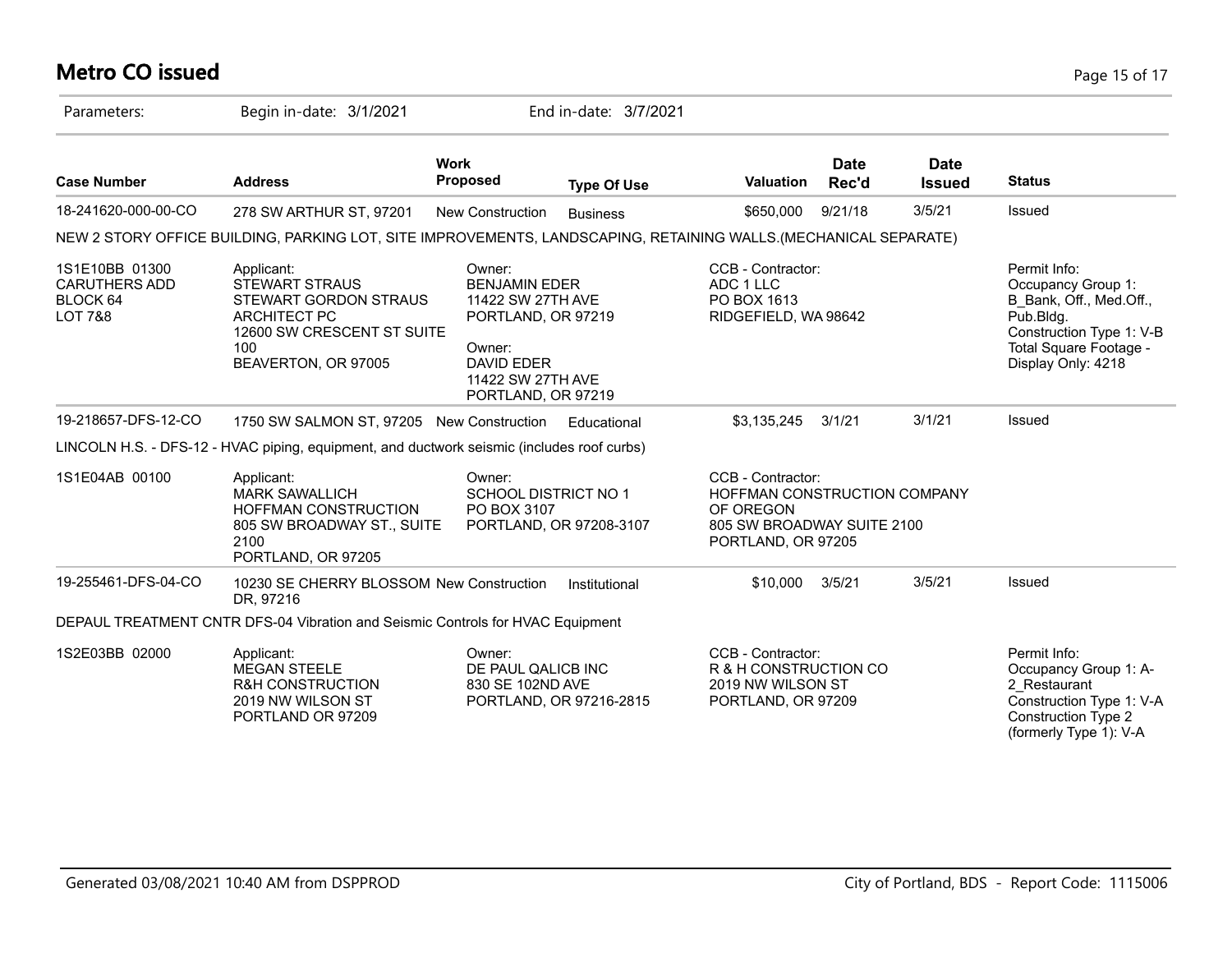# **Metro CO issued** Page 16 of 17

| Parameters:                                                                                           | Begin in-date: 3/1/2021                                                                                         |                                                           | End in-date: 3/7/2021    |                                                                                           |                      |                              |                                                                                                                                                                  |
|-------------------------------------------------------------------------------------------------------|-----------------------------------------------------------------------------------------------------------------|-----------------------------------------------------------|--------------------------|-------------------------------------------------------------------------------------------|----------------------|------------------------------|------------------------------------------------------------------------------------------------------------------------------------------------------------------|
| <b>Case Number</b>                                                                                    | <b>Address</b>                                                                                                  | <b>Work</b><br><b>Proposed</b>                            | <b>Type Of Use</b>       | <b>Valuation</b>                                                                          | <b>Date</b><br>Rec'd | <b>Date</b><br><b>Issued</b> | <b>Status</b>                                                                                                                                                    |
| 19-255461-DFS-03-CO                                                                                   | 10230 SE CHERRY BLOSSOM New Construction<br>DR, 97216                                                           |                                                           | Institutional            | \$2,000                                                                                   | 3/3/21               | 3/3/21                       | <b>Issued</b>                                                                                                                                                    |
|                                                                                                       | DEPAUL TREATMENT CNTR- DFS-03 - Intumescent Fireproofing                                                        |                                                           |                          |                                                                                           |                      |                              |                                                                                                                                                                  |
| 1S2E03BB 02000                                                                                        | Applicant:<br><b>MEGAN STEELE</b><br><b>R&amp;H CONSTRUCTION</b><br>2019 NW WILSON ST<br>PORTLAND OR 97209      | Owner:<br>DE PAUL QALICB INC<br>830 SE 102ND AVE          | PORTLAND, OR 97216-2815  | CCB - Contractor:<br>R & H CONSTRUCTION CO<br>2019 NW WILSON ST<br>PORTLAND, OR 97209     |                      |                              |                                                                                                                                                                  |
| 18-162599-DFS-26-CO                                                                                   | 7200 NE AIRPORT WAY,<br>97218                                                                                   | New Construction                                          | Storage                  | \$10,000                                                                                  | 2/16/21              | 3/1/21                       | <b>Issued</b>                                                                                                                                                    |
|                                                                                                       | PACR - DFS-26 - Metal railings - P3 east ramp cane rail                                                         |                                                           |                          |                                                                                           |                      |                              |                                                                                                                                                                  |
| 1N2E08B 00400                                                                                         | Applicant:<br><b>MIKE COYLE</b><br><b>FASTER PERMITS</b><br>2000 SW 1ST AVENUE, SUITE 420<br>PORTLAND, OR 97201 | Owner:<br>PORT OF PORTLAND<br>PO BOX 3529                 | PORTLAND, OR 97208-3529  | CCB - Contractor:<br>JE DUNN CONSTRUCTION COMPANY<br>1001 LOCUST<br>KANSAS CITY, MO 64106 |                      |                              | Permit Info:<br>Occupancy Group 1:<br>B Bank, Off., Med.Off.,<br>Pub.Bldg.<br>Construction Type 1: II-B<br><b>Construction Type 2</b><br>(formerly Type 1): II-B |
| 18-175511-DFS-01-CO                                                                                   | 3260 NE COLUMBIA BLVD,<br>97211                                                                                 | New Construction                                          | Storage                  | \$20,000                                                                                  | 1/13/21              | 3/4/21                       | <b>Issued</b>                                                                                                                                                    |
|                                                                                                       | SINGLE PDF - DFS FOR STEEL STAIRS AND HANDRAILS.                                                                |                                                           |                          |                                                                                           |                      |                              |                                                                                                                                                                  |
| 1N1E13BD 00400<br>SUNDERLAND AC &<br>PLAT <sub>3</sub><br>LOT 14 EXC PT IN ST<br>LOT 15 EXC PT IN STS | Applicant:<br><b>MIKE COYLE</b><br><b>FASTER PERMITS</b><br>2000 SW 1ST AVE, SUITE 420<br>PORTLAND, OR 97201    | Owner:<br><b>BSS COLUMBIA LLC</b><br>4825 NW 41ST ST #500 | RIVERSIDE, MO 64150-7806 |                                                                                           |                      |                              |                                                                                                                                                                  |